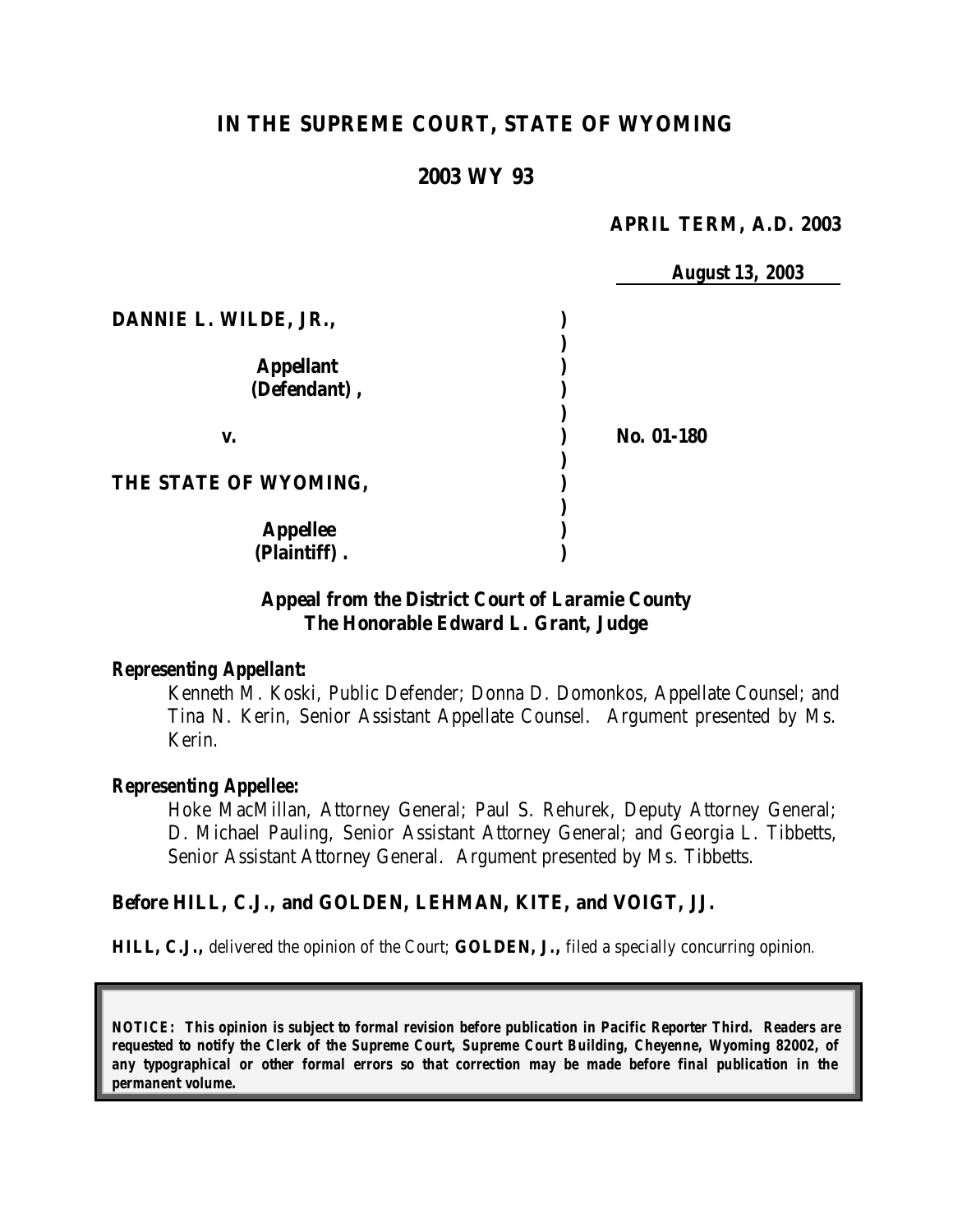### **HILL, Chief Justice.**

[¶1] Appellant, Dannie L. Wilde, Jr. (Wilde), contends that the State and the district court committed a series of errors during his trial, which are so serious that his conviction for first-degree sexual assault<sup>1</sup> must be reversed. Wilde contends: The trial court erred in determining that the child witnesses were competent and that their testimony was not "tainted;" the district court allowed the admission of multiple, hearsay repetitions of the victim's story; witnesses were allowed to vouch for the credibility of the victim; the district court allowed the admission of irrelevant and prejudicial "lifestyle" evidence; the prosecutor engaged in misconduct by violating the district court's liminal order; the district court committed reversible error by commenting to the jury about the effect testifying had on the victim; and, finally, that in combination those errors amount to cumulative error requiring reversal.

[¶2] We conclude that there were errors in the proceedings below of such significance that reversal of Wilde's conviction is required. Thus, the judgment and sentence of the district court will be reversed and the case remanded to the district court for a new trial.

### **ISSUES**

[¶3] Wilde raises these issues:

**(i) The actor causes submission of the victim through the actual application, reasonably calculated to cause submission of the victim, of physical force or forcible confinement;**

**(ii) The actor causes submission of the victim by threat of death, serious bodily injury, extreme physical pain or kidnapping to be inflicted on anyone and the victim reasonably believes that the actor has the present ability to execute these threats**;

(iii) The victim is physically helpless, and the actor knows or reasonably should know that the victim is physically helpless and that the victim has not consented; or

(iv) The actor knows or reasonably should know that the victim through a mental illness, mental deficiency or developmental disability is incapable of appraising the nature of the victim's conduct. [Emphasis added.]

 <sup>1</sup> Wyo. Stat. Ann. § 6-2-302 (LexisNexis 2003) provides:

**<sup>§ 6-2-302.</sup> Sexual assault in the first degree.**

**<sup>(</sup>a) Any actor who inflicts sexual intrusion on a victim commits a sexual assault in the first degree if:**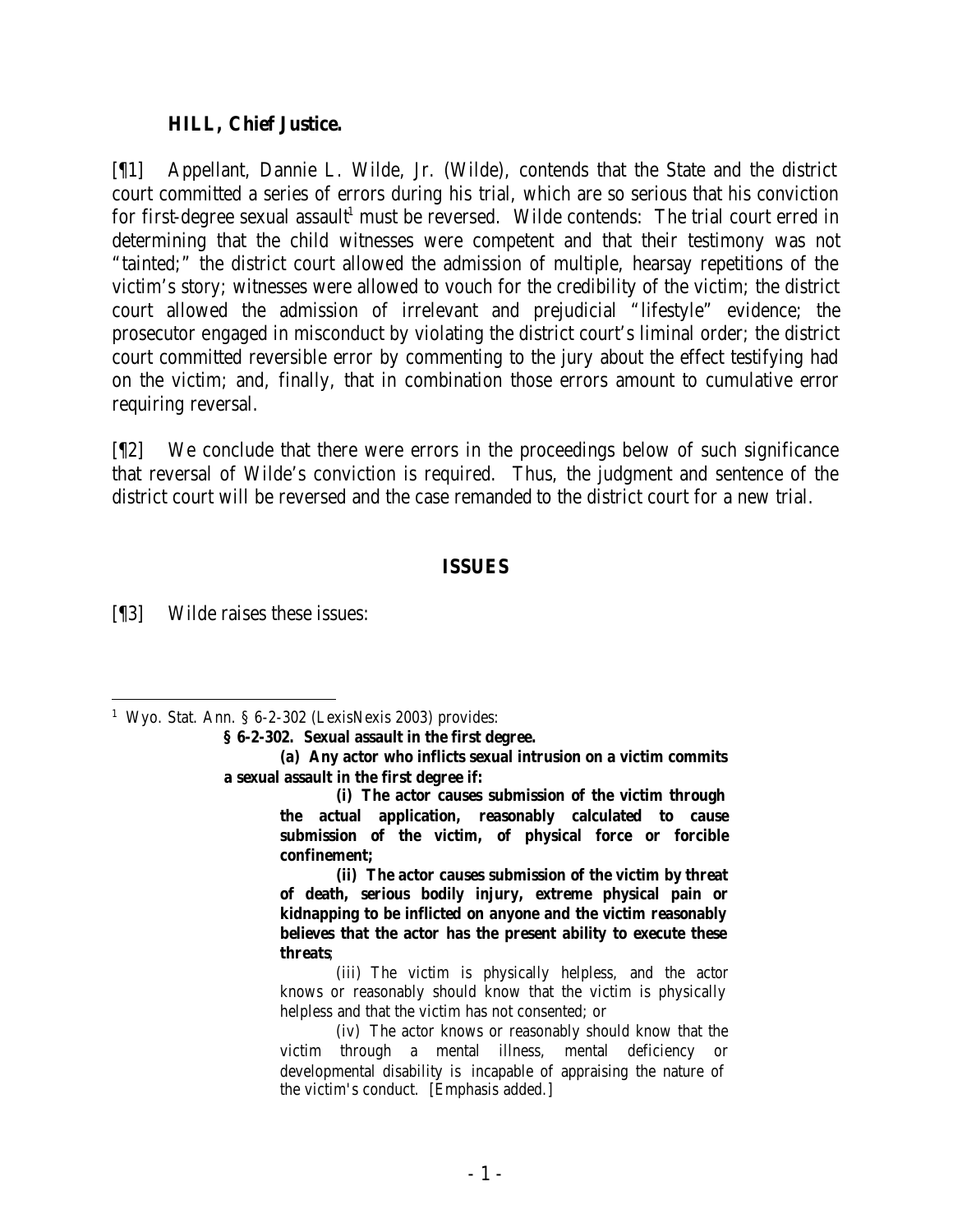I. Did the trial court err in allowing the repetition of the alleged victim's story through hearsay testimony?

II. Did the trial court err in its determination that the child witnesses were competent and "untainted?"

III. Did the trial court err in allowing irrelevant, prejudicial information concerning [Wilde's] lifestyle?

IV. Was the testimony of the alleged victim improperly bolstered and vouched for by the testimony of Dr. Tubach (a pediatrician), Ms. Huyler (a "forensic interviewer") and the alleged victim's mother?

V. Did the prosecutor commit misconduct by violating the liminal order, in closing argument and at sentencing?

VI. Did the trial court commit reversible error when it commented, in the presence of the jury, what the effect of testifying was upon the alleged victim, as it improperly interjected judicial bias into the trial and expressed an opinion that the trial court believed the alleged victim's testimony?

VII. Does cumulative error mandate a new trial for [Wilde]?

The State rephrases and reorders the issues as follows:

I. Did the district court err in concluding that the child victim and her sister were competent to testify at trial?

II. Was [Wilde] denied a fair trial by the district court's evidentiary rulings?

III. Did the testimony of three witnesses impermissibly vouch for the credibility of the victim, necessitating reversal of [Wilde's] conviction?

IV. Did the prosecutor's conduct during trial and at sentencing constitute prosecutorial misconduct?

V. Did the district court commit reversible error by its comment during the testimony of the child victim?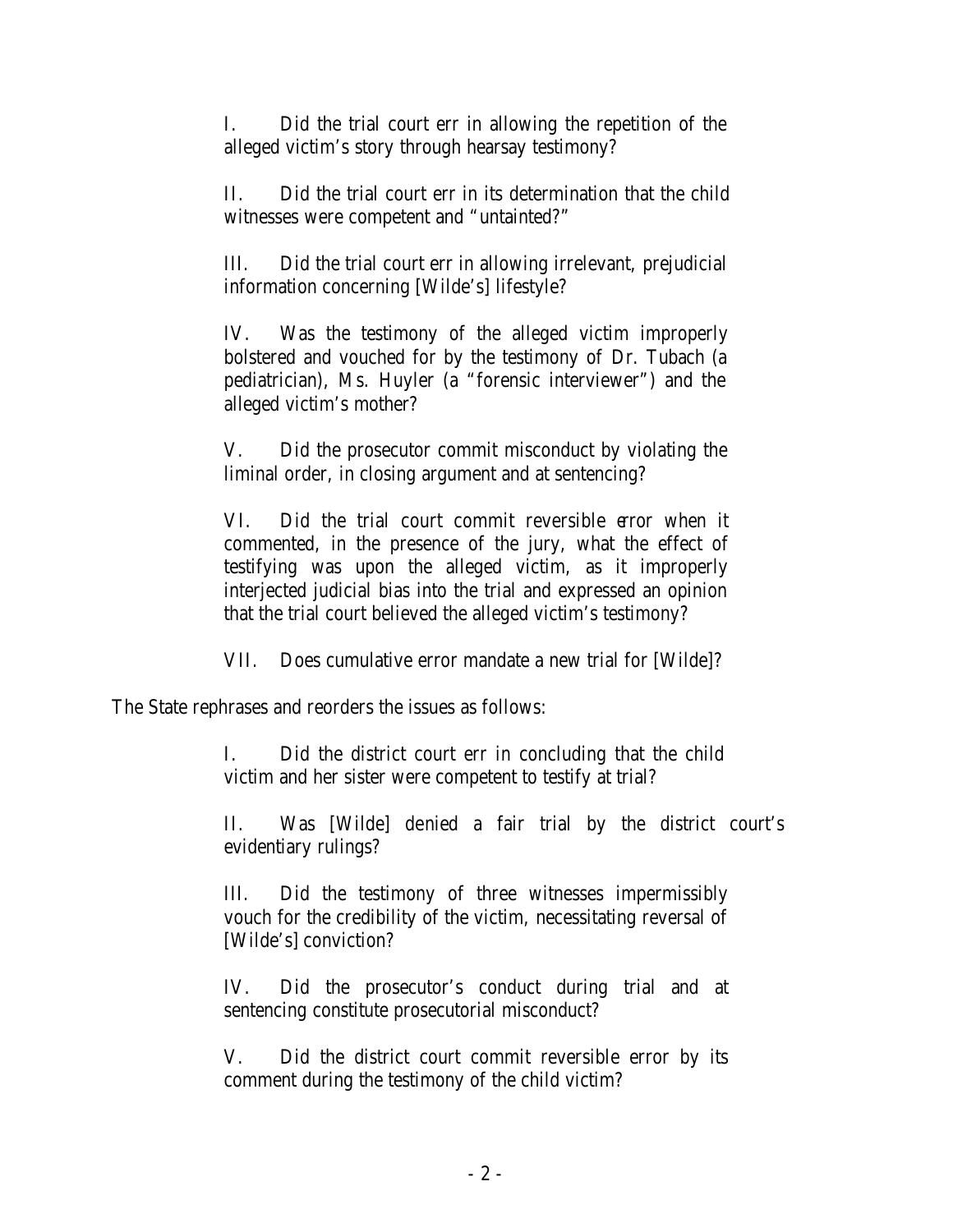VI. Was [Wilde] denied a fair trial due to the cumulative effects of the alleged errors occurring at trial?

### **FACTS**

[¶4] The nature of the issues raised requires us to set out the details of the evidence pertinent to those issues as we address them individually. For purposes of background and context, we will set out the two competing theories presented to the jury for resolution. The victim, AM, testified that Wilde lured her into his bedroom to watch him perform a body piercing. AM assumed at the time that Wilde was going to pierce his tongue. Once in the bedroom, Wilde actually exposed himself to AM and pierced his genitals by inserting a "barbell" type piece of jewelry into his scrotum, just below the penis. Wilde admitted to doing this piercing in front of AM, but testified that the events of that day then ended.

[¶5] AM's testimony continued, averring that Wilde showed her a pistol he kept in his dresser drawer (and that eventually he threatened her with the pistol, telling AM she had better not tell what was happening), sat on top of her, pulled her pants down and attempted, unsuccessfully, to pierce her labium, and then proceeded to forcibly rape her. AM testified that during the course of the sexual assault, her genitalia were injured by pieces of jewelry that were attached to Wilde's genitalia. These events were alleged to have occurred on or about March 15, 2000.

### **DISCUSSION**

### **Competency of Victim and Her Sister**

[¶6] Wilde called into question the competency of AM, as well as her sister AN. Both of these child witnesses (ages 12 and 7 at the time of trial, and 11 and 6 at the time of the alleged assault) admitted to telling false stories of sexual misconduct by their mother's husband and boyfriend. The victim did not report the incident to her mother until two months after it allegedly occurred. Thereafter, the victim talked with a number of investigators, health care professionals, and a social work professional, relating the same story that she told to her mother. Wilde contended that the victim and her sister were not reliable witnesses because of the false accusations they had made in the past, and because their mother was motivated to influence their testimony about Wilde. It could be inferred that a note she left for him was an attempt to use this situation to extort a pickup truck from Wilde. This occurred before she took her daughter to report to the authorities. According to mother, AM delivered her revelations in installments, with each installment including ever more serious allegations, in response to mother's ever more insistent demands that AM tell the whole truth. In addition, Wilde contended that the victim's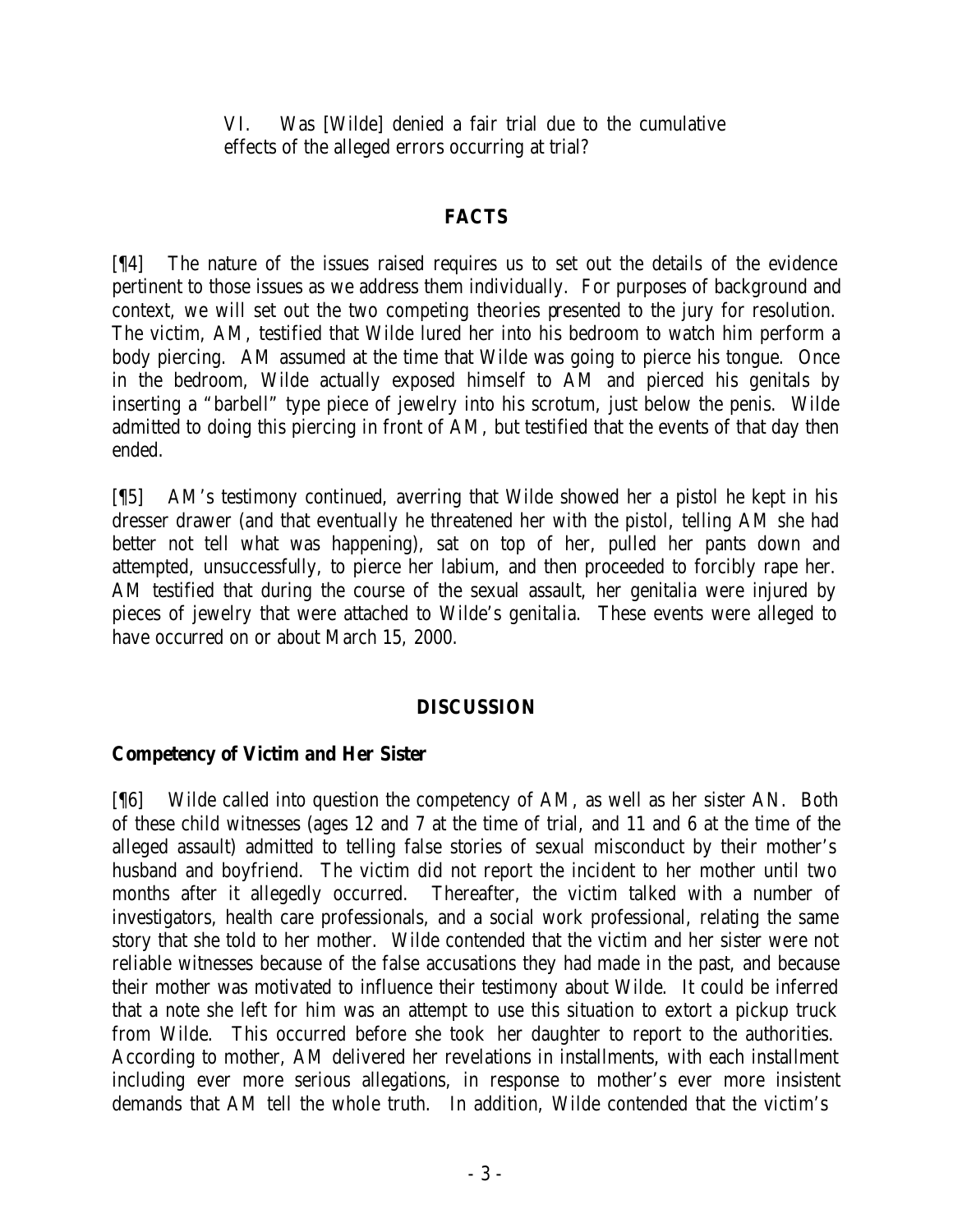testimony may have been "tainted" by the many interviews to which she was subjected prior to trial.

[¶7] The standard of review applicable to a competency hearing is clearly established:

We have held that when a child is called into the courtroom to testify, and the child's competency is called into question by either party, it is the duty of the trial court to make an independent examination of the child to determine competency, and that determination will not be disturbed unless shown to be clearly erroneous. *English v. State*, 982 P.2d 139, 145 (Wyo.1999). In *English*, we also held that an assertion that a child's testimony was tainted could best be comprehended as a part of the competency hearing and that a separate taint hearing is not required. 982 P.2d at 146. In *English*, we established that the requirement that a competency hearing on the issue of "taint," based on an assertion that the child's statements were the product of suggestive or coercive interview techniques, or some other potentially improper influence, is triggered whenever a party presents the court with "some evidence" that a child witness is incompetent. 982 P.2d at 146-47; *Ryan v. State*, 988 P.2d 46, 58 (Wyo.1999).

*Alicea v. State*, 13 P.3d 693, 697 (Wyo. 2000) (footnote omitted); *also see Billingsley v. State*, 2003 WY 61, ¶¶9-10, 69 P.3d 390, ¶¶9-10 (Wyo. 2003).

[¶8] In this case, a competency hearing was conducted by the district court in accordance with the decisions cited above. At the conclusion of that hearing, the district court determined that both the victim and her sister were competent to testify. As noted above, we will not overturn a trial court's determination that a witness is competent to testify unless that determination is clearly erroneous. Our review of the record does not suggest that the trial court's rulings were clearly erroneous.

[¶9] We do not question in any way the trial court's decision that the victim was competent to testify. However, we do have some reservations as to whether the victim's sister was competent to testify to the very limited relevant information she was able to relate. AN testified that she looked into Wilde's bedroom during the time that AM claimed to have been being raped. AN said she was not able to see much, but perceived that AM and Wilde were "wrestling." This testimony, of course, served a very important role in corroborating the victim's testimony. The prosecutor's questioning of AN was largely leading and AN answered those questions fairly well. However, when it came to the gravamen of the competency decision the district court had to make, AN faltered seriously.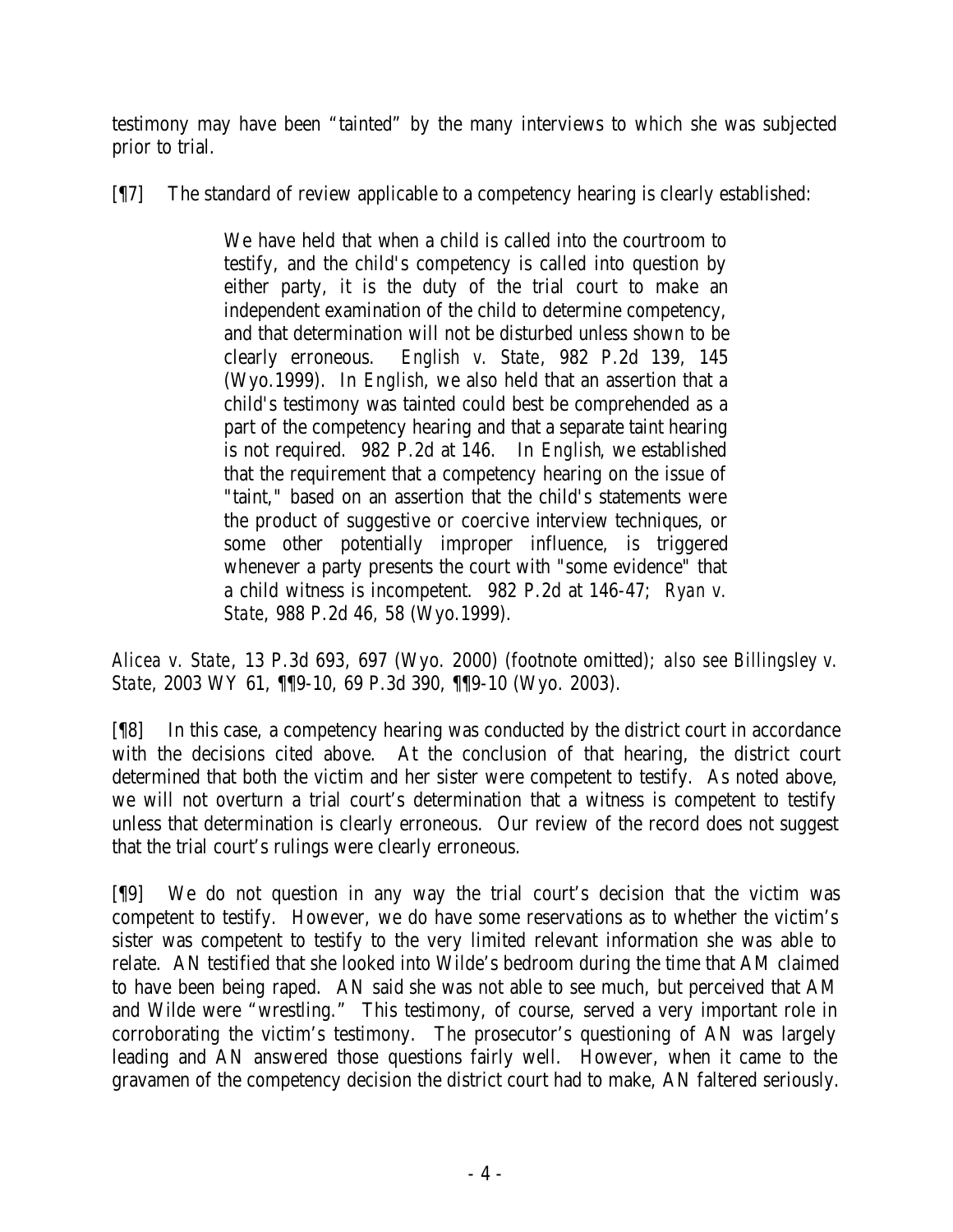After relating that she was only able to open the bedroom door a crack, her testimony continued:

> Q. So what happened when you opened the door a crack? What did you see?

> A. I saw [AM] laying on the bed, and Dannie sitting at the bottom of her feet, and he was trying to take off her pants.

Q. What did you think they were doing?

A. Wrestling.

Q. What did you do?

A. I walked back out there [to the living room], and sat down and watched the movie.

Q. When did you first tell somebody what you had seen that day?

A. When [AM] told me what he did.

Q. Did your mom ask you if you knew what happened?

A. Yeah, when I saw them playing in the clubhouse.

Q. Who else was there when your mom asked you that?

A. [AM] and me and Paul.

Q. Did you tell everybody, or did your mom take you somewhere else?

A. Took me somewhere else.

Q. Did you tell your mom what you saw when she took you somewhere else?

A. Yes.

Q. Where did you go.

A. To the school that I went to when I was in kindergarten.

Q. Was that close to your house?

A. Yeah.

Q. Do you recall what kind of questions your mom asked you about this?

A. Yeah.

Q. What?

A. What happened. I forgot.

Q. Did she already know what you had seen?

A. What?

Q. Did she already know what you had seen?

A. Not yet, until I told her, she only knew.

Q. Did she tell you to say anything?

A. No.

Q. Are you telling us the truth today?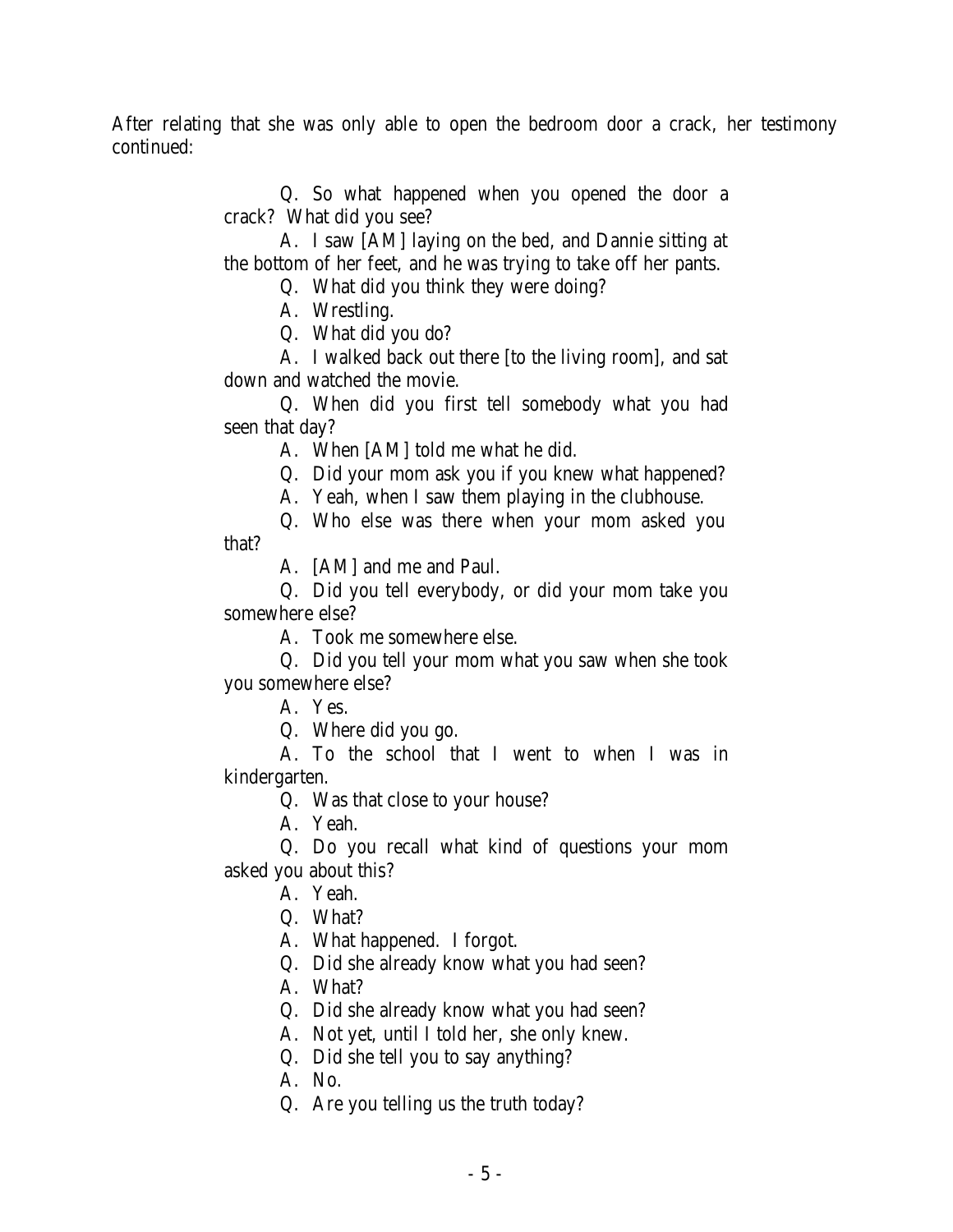A. Yes.

The cross-examination, for which AN was not able to prepare, produced a significantly different result:

- Q. Has your sister [AM] ever asked you to lie before?
- A. No.
- Q. Ever in your whole life?
- A. Only once.
- Q. When was that?

A. When we were – when my mom went to work, she needed someone to baby-sit us.

Q. And what did [AM] lie about, or what did [AM] tell

you to lie about?

- A. About Paul smacking my mom.
- Q. About Paul smacking your mom?
- A. Yes.
- Q. Is that what she told you?
- A. Yes.
- Q. Was that a lie?
- A. Yes.
- Q. Why was that a lie?
- A. Because that never even happened.
- Q. And so did you lie because [AM] asked you to?
- A. Yes, because we really needed a baby-sitter.
- Q. Because you what?
- A. Because we really needed a baby-sitter at this time.
- Q. Barely needed a baby-sitter at this time?
- A. If we really –
- Q. You really needed a baby-sitter at this time?
- A. Yes.
- Q. By someone besides Paul?
- A. Yeah.
- Q. So you wanted a different baby-sitter?
- A. Yes.
- Q. Why did you want a different baby-sitter?
- A. Because my mom didn't feel comfortable with us girls staying with a boy.
	- Q. With Paul being a boy?
	- A. Yeah.

Q. Do you know why she didn't feel comfortable with you and [AM] staying with Paul?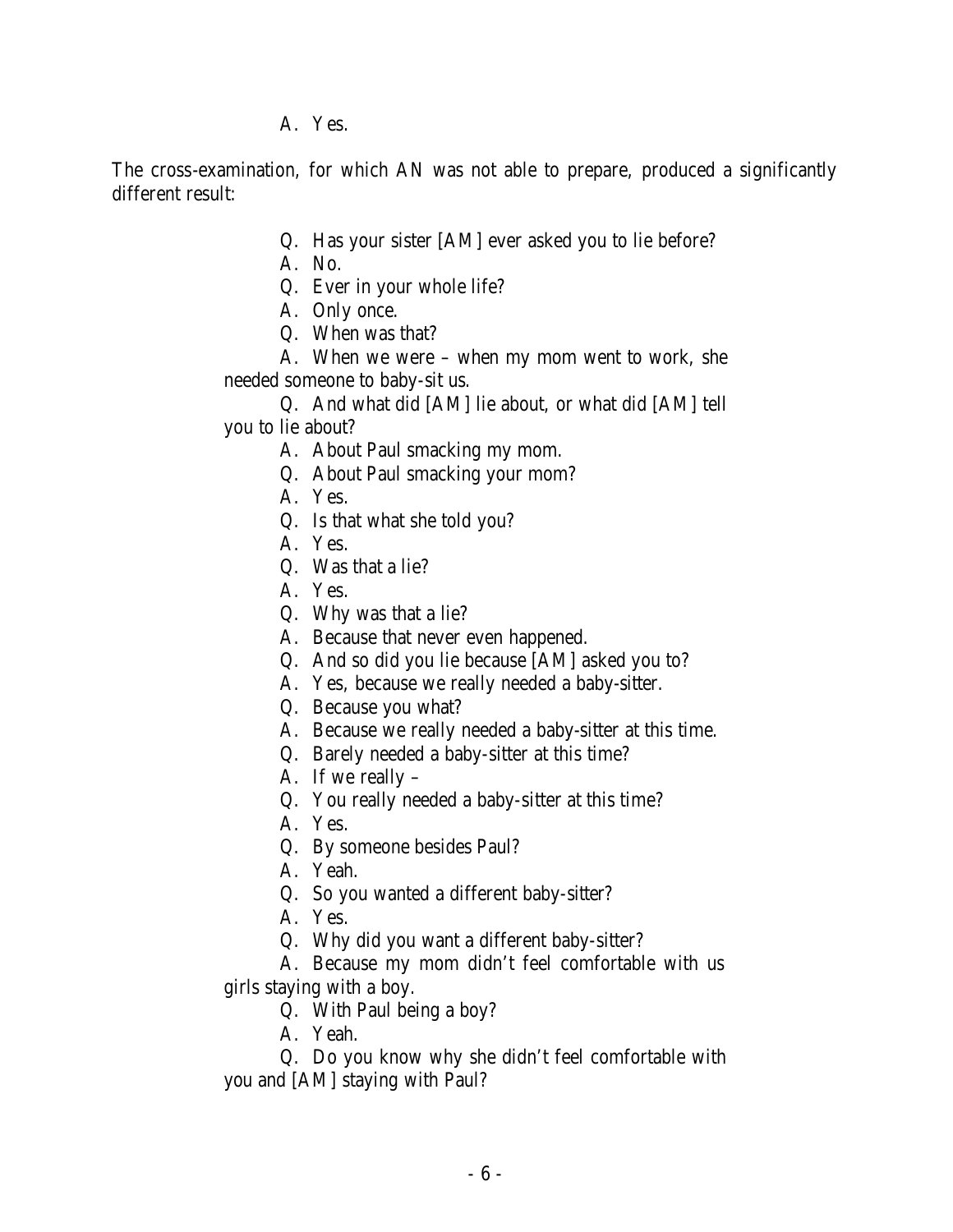A. Because she kind of doesn't like boys being around young people.

Q. Do you still live with Paul?

A. Yes.

Q. Is that still a problem?

A. Yes.

Q. Why is it still a problem?

A. Because they fight a lot, and Paul keeps breaking my mom's heart by saying mean stuff, by saying "I hate your guts."

Q. How do you know that her heart is broken?

A. Because she tells us every bedtime to not worry, and she says what happened.

Q. Did you and [AM] talk about coming to court –

A. No.

 $Q. - today?$ 

A. Yeah.

Q. What did you talk about?

A. About I'm scared of Dannie. We kept on saying, "I'm really scared of Dannie."

Q. [AM] said that?

A. Yeah.

Q. Did you say that?

A. Yeah.

Q. Why did you say that?

A. Because I am scared of Dannie.

Q. Why?

A. Because what he did to my sister.

Q. You didn't see him do anything to your sister; is that right?

A. I only saw him pulling down her pants. That's the only part I saw.

Q. And you thought they were wrestling?

A. Yes.

Q. Do they usually pull down pants to wrestle?

A. No.

Q. Why did you think it was wrestling?

A. Because I didn't see that at first. I just thought –

Q. You didn't see what at first?

A. Dannie pulling down my sister's pants.

Q. How long were you watching?

A. I only watched for a second, and then I closed the door and went.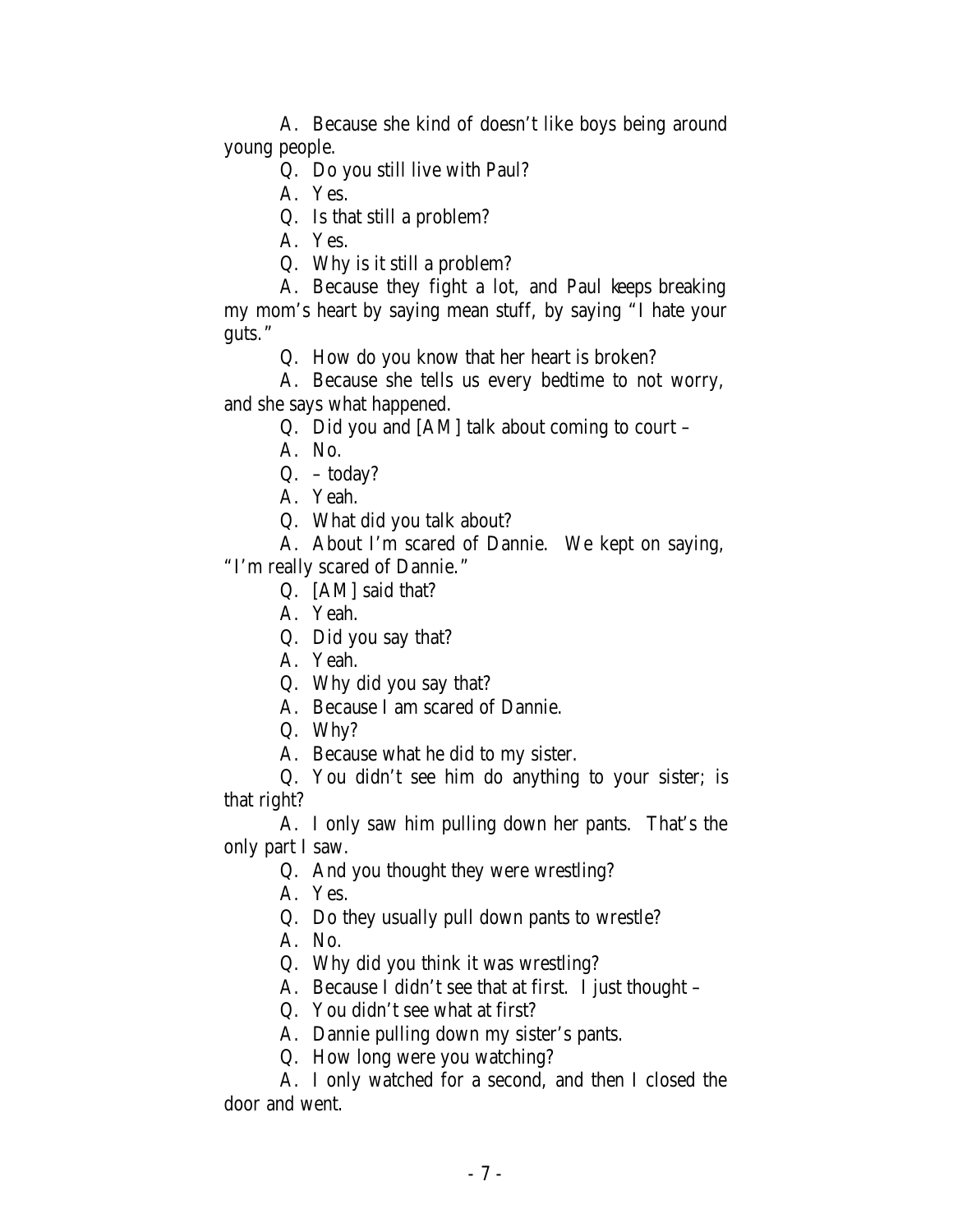Q. So when did you find out that he pulled down her pants?

A. When I saw it.

Q. During that second.

A. Yes.

Q. So there was a second that had wrestling and pulling down pants in it?

A. No. I only saw pulling down pants.

Q. So when did you see wrestling?

A. I didn't. I thought they were wrestling.

Q. Do you like to wrestle?

A. I can't remember.

Q. Did you hear anything in the bedroom while you were outside the bedroom?

A. No.

Q. [But] you told me that [AM] told you to lie about Paul –

A. Yes.

Q. – right?

A. Yes.

Q. [AM] told you to lie about anything else?

A. I don't know because I'm losing my memories because I don't really know about the normal life. All I really know about is what –

Q. You don't know about normal life?

A. Not yet. I don't usually know about normal life unless I'm in the normal life.

Q. What is normal life?

A. It's where you go outside and play, run around, you eat dinner at night, you have breakfast in the morning, have lunch in the afternoon.

Q. What's different from normal life?

A. Getting –

Q. What's the opposite of normal life?

A. I don't know.

Q. Do you know what opposites are?

A. Yeah.

Q. What's the opposite of hot?

A. Cold.

Q. What's the opposite of normal life? What would be things you would be -- that would be different and opposite from normal life?

A. Getting hurt.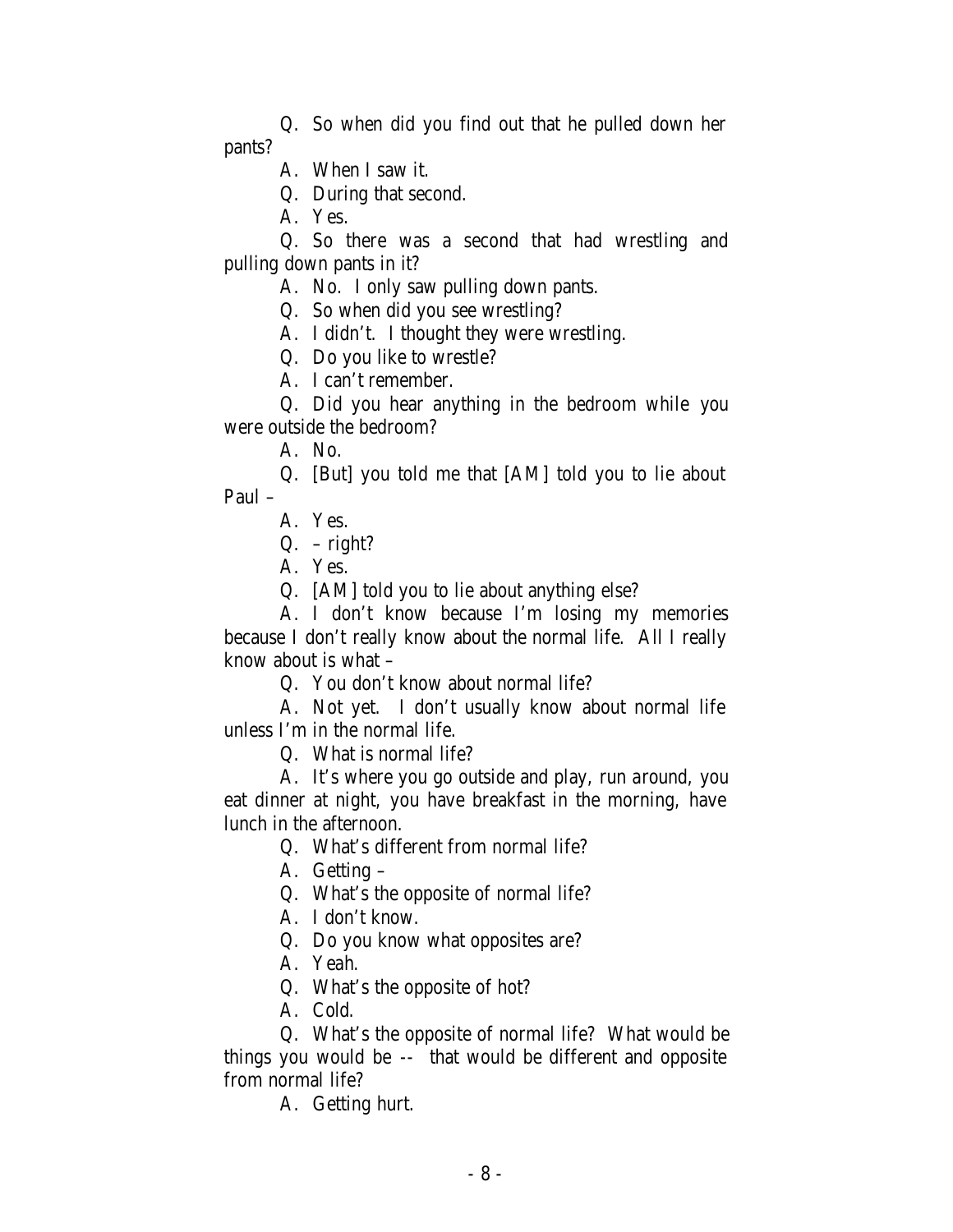Q. Are things that happen not in normal life true or not true?

A. I don't know that question because I can't – I didn't hear you.

Q. If something happens, and it's not normal life, the thing that happened, is it real or is it not real?

A. Not real.

Q. So things that don't happen in normal life aren't real, they're make believe?

A. No.

Q. What are they?

A. They can be real; they can be not real.

Q. What happened to your sister, was that normal life,

was that real, was that not real, what was that?

A. It was real.

Q. And how do you know that?

A. Because – because I know real, and I know not real.

Q. How do you know that that was real?

A. Because I see it in real life, and I didn't see in not real life.

Q. Do you sometimes see things in not in real life?

A. Yeah.

Q. Like what?

A. Like dinosaurs, like me playing with the dinosaurs, kind of.

Q. Now, I asked you about times [AM] has asked you to lie.

A. Yes.

Q. Now, I want you to tell me other times that you've just lied.

A. When I hit my sister, I said I didn't.

Q. Any other times?

A. When I – when I said that I don't like my sister, and [AM] went to go tell. I said I didn't like my sister. I said that [AM] said that.

Q. Have you ever lied about anyone touching you?

A. Yes.

Q. What did you lie about?

A. My dad.

Q. Who's your dad?

A. [J]

Q. What did you say about [J]?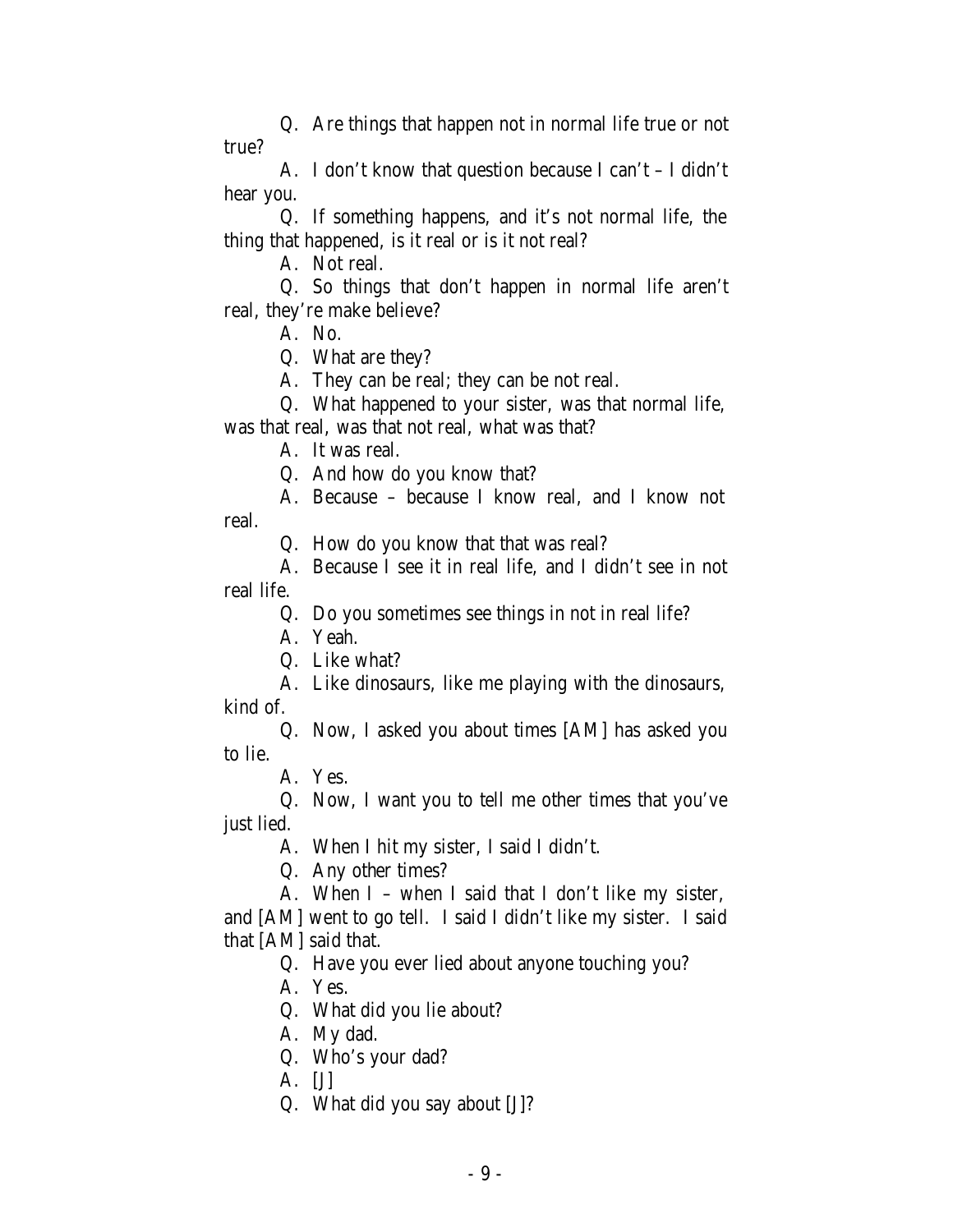A. Touching me in a appropriate [*sic*] way with a spoon.

- Q. Well, what way did he touch you?
- A. Like in a spot where girls have to not show.
- Q. In the front part or the back part?
- A. Front.
- Q. Like, where you pee?
- A. Yeah.
- Q. He touched you with a spoon, you said?
- A. Yes.
- Q. What did he do with the spoon?
- A. He touched me where I go pee at.
- Q. How long did he touch you for?
- A. Like, one second.
- Q. And did you lie about that?
- A. Yes.
- Q. Did he touch you?
- A. No.
- Q. Why did you lie about that?
- Q. Because because sometimes I never even lie,

because then again, I really want to lie, so I do.

[¶10] Given that the essence of this case was the credibility of AM, vis-à-vis the credibility of Wilde, AN's testimony revealed a child whose truthfulness could be viewed as questionable, and who may have been coached (or who is "suggestible"), particularly with respect to the "one second" that is critical. It is these concerns that inform our reservations.

# **Repetition of Hearsay Versions of Victim's Account**

[¶11] We will begin our consideration of this issue by noting that the defense attorney made numerous and continuing objections to the admission of the series of hearsay statements. AM was the first witness called by the State, and she related her version of the events of March 15, 2000, in detail. AM's mother, Officer Schluck, Dr. Tubach, an emergency room nurse, and Lynn Huyler were then called as witnesses and they repeated all, or at least parts of, the allegations made by AM. Wilde contends that all of this testimony was inadmissible because it is hearsay for which there is no exception in the rules. W.R.E. 802 provides:

> Hearsay is not admissible except as provided by these rules or by other rules adopted by the Supreme Court of Wyoming or by statute.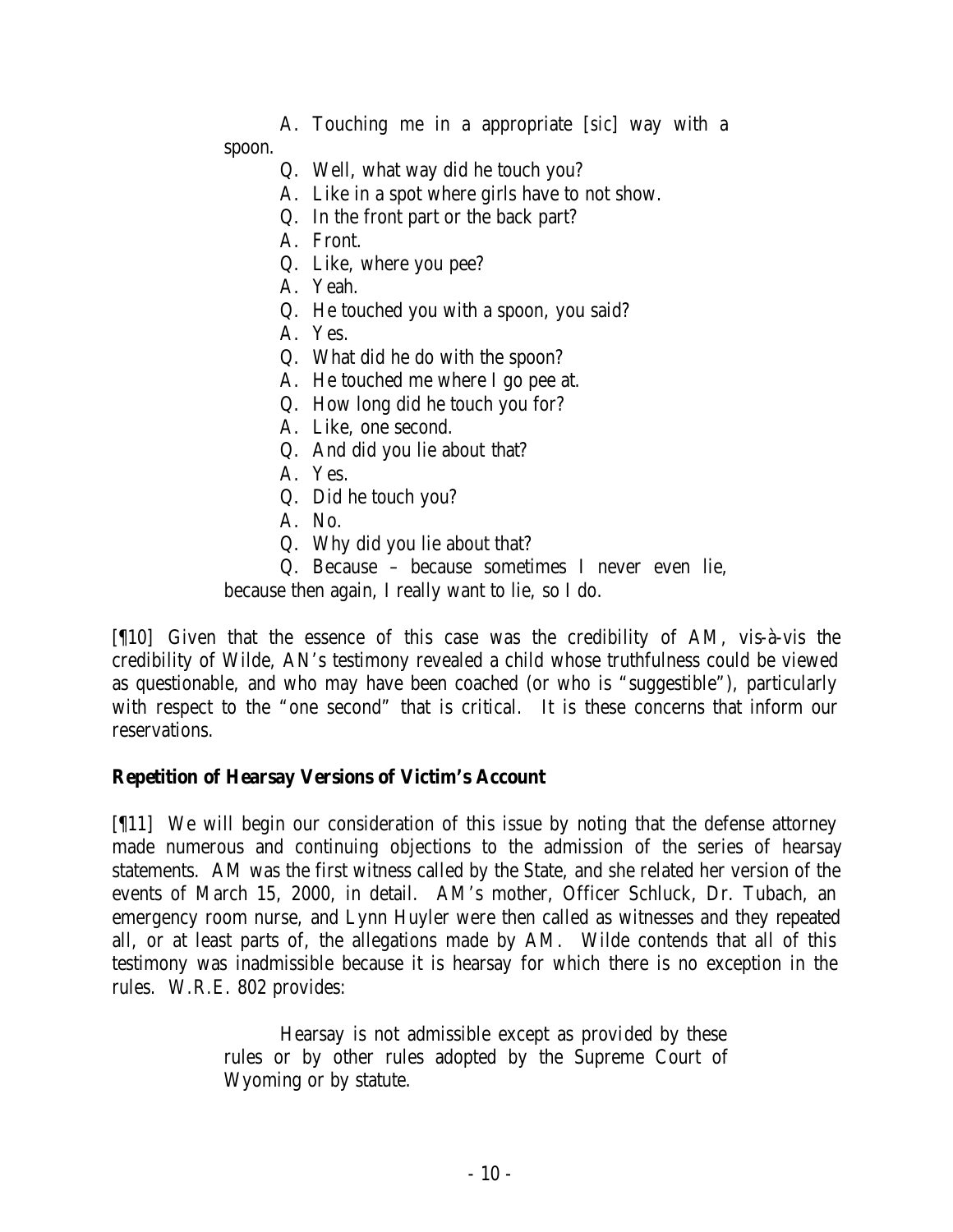The following definitions apply under this article:

(a) Statement. A "statement" is (1) an oral or written assertion or (2) nonverbal conduct of a person, if it is intended by him as an assertion.

(b) Declarant. A "declarant" is a person who makes a statement.

(c) Hearsay. "Hearsay" is a statement, other than one made by the declarant while testifying at the trial or hearing, offered in evidence to prove the truth of the matter asserted.

**(d) Statements which are not hearsay. A statement is not hearsay if**--

**(1) Prior Statement by Witness. The declarant testifies at the trial or hearing and is subject to cross-examination concerning the statement, and the statement is** (A) inconsistent with his testimony, and, if offered in a criminal proceeding, was given under oath subject to the penalty of perjury at a trial, hearing, or other proceeding, or in a deposition, or **(B) consistent with his testimony and is offered to rebut an express or implied charge against him of recent fabrication or improper influence or motive**, or (C) one of identification of a person made after perceiving him[.] [Emphasis added.]

[¶12] The issue in the instant case is different from many of the other cases we have considered with respect to this issue. Here, Wilde contends that AM fabricated at least part of her story, and that she told the same fabricated story to her mother, sister, police officer, physician, nurse, and "forensic interviewer." Each of those witnesses then repeated AM's "consistent" story without much variation. Thus, the circumstances presented here are more in the nature of several, more-or-less contemporaneous repetitions of a single statement, rather than prior consistent statements followed by a report to authorities of a complete statement. For instance, this is not a case like *Alicea* where the victim told parts of the story to other persons, prior to making her report to authority figures. *Alicea*, 13 P.3d 698-99. In *Frenzel v. State*, 849 P.2d 741 (Wyo. 1993) we said:

> A prior consistent statement may be used as substantive evidence if the alleged improper influence arose after the statement was made. *Montoya*, 822 P.2d at 367 (citing *Stephens v. State*, 774 P.2d 60, 71 (Wyo.1989)). However, if the prior consistent statement was made after the improper influence arose, then the statement may only be used for rehabilitative purposes. *Id*. When a prior consistent statement is admissible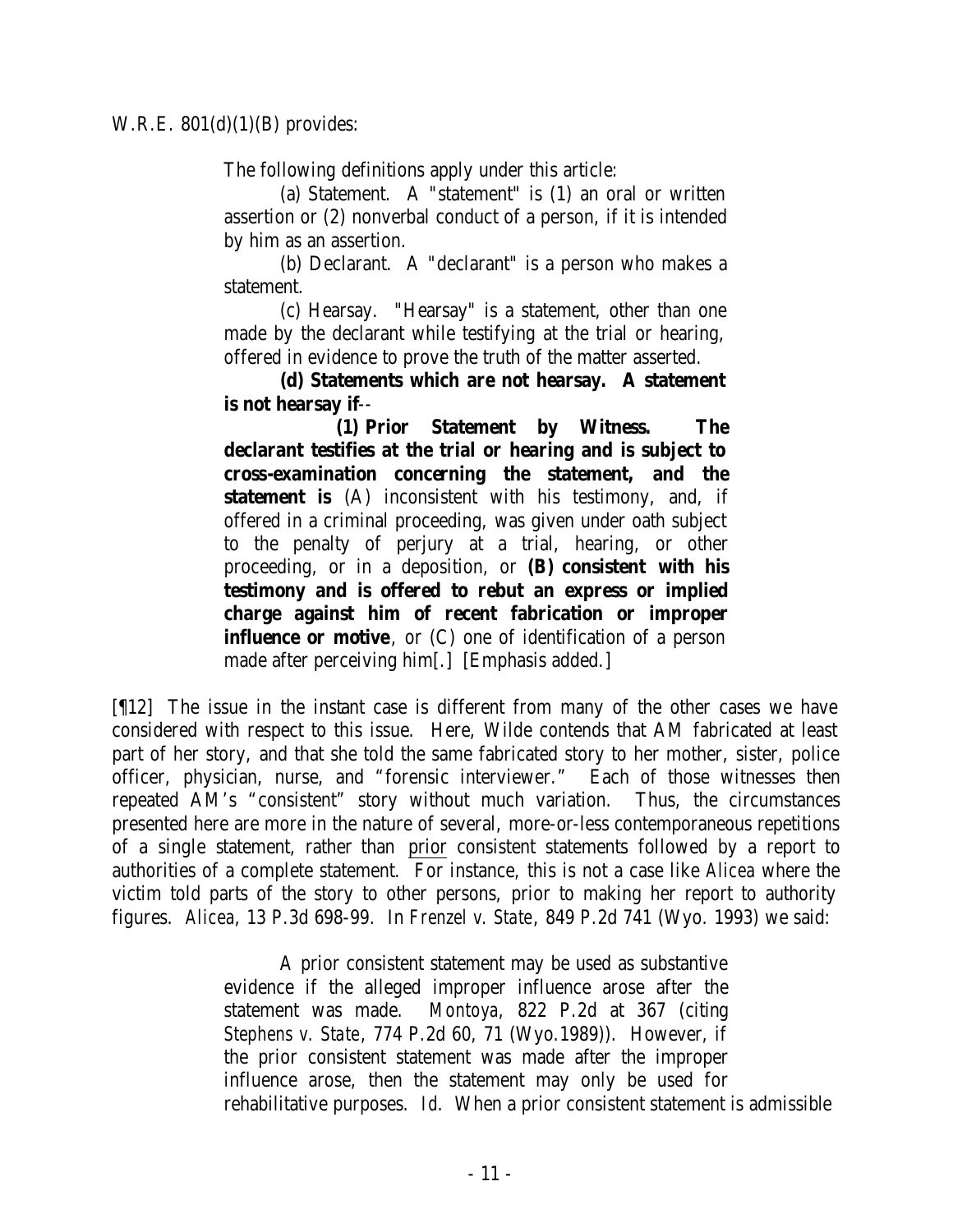only for rehabilitative purposes, a limiting instruction must be given, but only if requested. *Id*.

*Frenzel,* at 751; *Stephens v. State*, 774 P.2d 60, 72 (Wyo. 1989); also see generally Debra T. Landis, Annotation, *Admissibility of Impeached Witness' Prior Consistent Statement – Modern State Criminal Cases*, 58 A.L.R.4<sup>th</sup> 1014 (1987 and Supp. 2001); and Jean F. Rydstrom, Annotation, *Effect of Rule 801(d)(1)(B) of the Federal Rules of Evidence Upon the Admissibility of a Witness' Prior Consistent Statement*, 47 A.L.R.Fed. 639 (1980 and Supp. 2001). We do not include *Cook v. State*, 7 P.3d 53, 57-58 (Wyo. 2000) in our analysis because we are not called upon to review these errors under the plain error doctrine.

[¶13] In this instance, the testimony at issue was admitted in the State's case-in-chief and in the face of defense counsel's very clear objections. We have repeatedly articulated the standard of review for evidentiary rulings. Evidentiary rulings are within the sound discretion of the trial court and include determinations of the adequacy of foundation and relevancy, competency, materiality, and remoteness of the evidence. This Court will generally accede to the trial court's determination of the admissibility of evidence unless that court clearly abused its discretion. We have described the standard of an abuse of discretion as reaching the question of the reasonableness of the trial court's choice. Judicial discretion is a composite of many things, among which are conclusions drawn from objective criteria. It also means exercising sound judgment with regard to what is right under the circumstances and without doing so arbitrarily or capriciously. In the absence of an abuse of discretion, we will not disturb the trial court's determination. The burden is on the defendant to establish such abuse. *Willis v. State*, 2002 WY 79, ¶16, 46 P.3d 890, ¶16 (Wyo. 2002).

[¶14] We hold that the district court abused its discretion in admitting this hearsay testimony during the State's case-in-chief, and furthermore, given the repetitive nature of the evidence so admitted and its highly prejudicial character, that it was reversible error under the circumstances of this case. 4 Christopher B. Mueller and Laird C. Kirkpatrick, Federal Evidence, § 405 ( $2<sup>nd</sup>$  ed. 1994 and Supp. 2002) ("And testifying by itself does not pave the way even for prior consistent statements, for the exception is not intended simply to enable the parties to bolster testimony by their witnesses by piling on their prior statements."); and *see United States v. Check,* 582 F.2d 668, 681 (2nd Cir. 1978) ("To repeat, aside from the relatively small number of prior statements that are admissible as being within the dispensation conferred by Fed.R.Evid.  $801(d)(1)(B)$ , a witness's prior statements offered to prove the truth of the matters asserted therein are not immunized from the proscriptive effect of the hearsay rule.").

# **Admission of Evidence Vouching for the Victim's Credibility**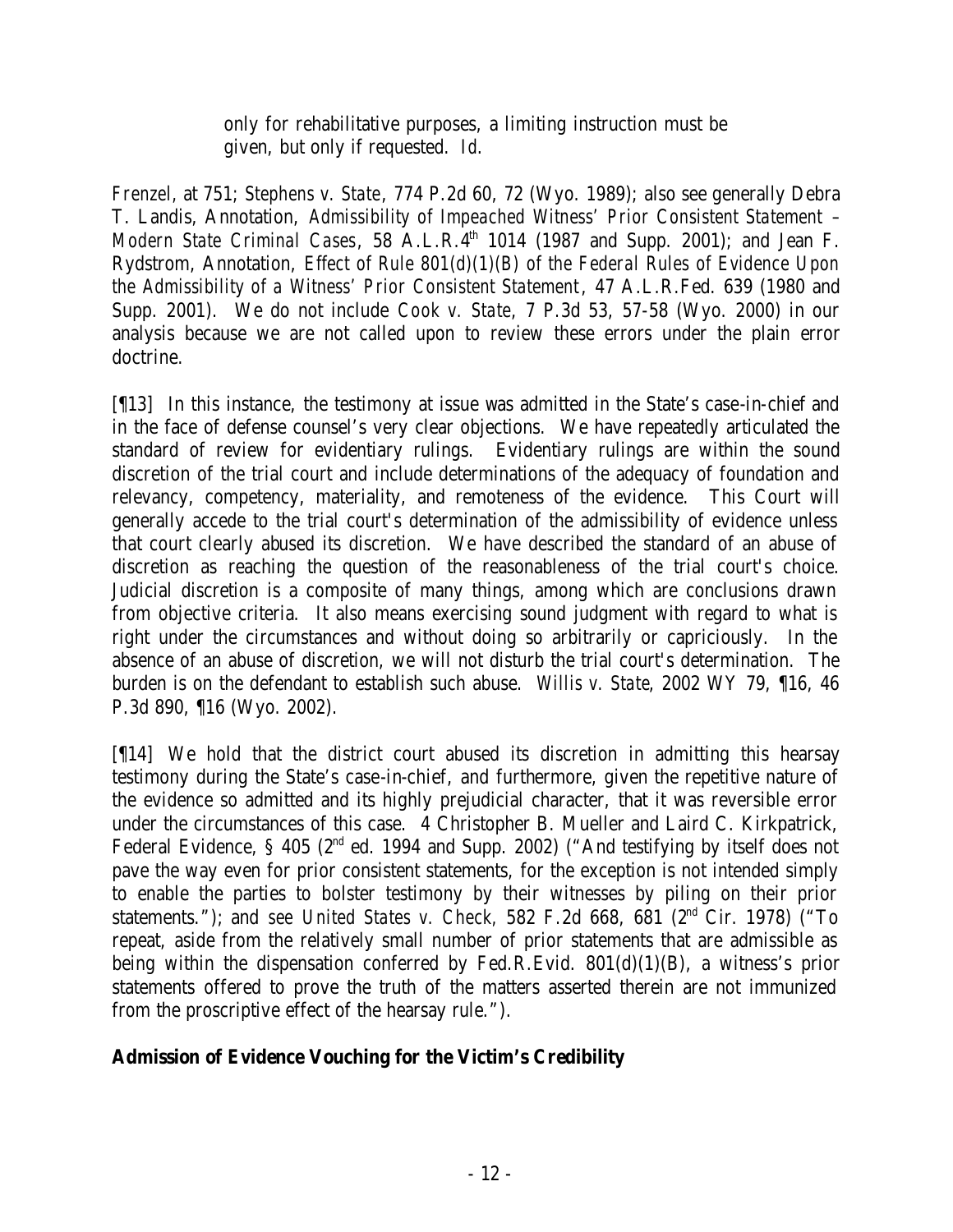[¶15] The same evidence that gave rise to the hearsay objections we discussed above also gave rise to Wilde's contention that the district court erroneously admitted evidence that primarily, or at least substantially, was used for the purpose of the witness vouching for the victim's credibility. In *Ogden v. State* 2001 WY 109, 34 P.3d 271 (Wyo. 2001) we held:

> Testimony that is otherwise admissible will not be excluded unless it constitutes an actual conclusion about the guilt or innocence of the accused party. *Saldana v. State*, 846 P.2d 604, 616 (Wyo.1993). "An interpretation of the evidence by a witness, even though that interpretation may be important in establishing an element of the crime and thus leading to the inference of guilt, is not in the same category as an actual conclusional statement on the guilt or innocence of the accused party." 846 P.2d at 616.

*Ogden, ¶*23. While we did not find the vouching in *Ogden* to be reversible error, we were only able to reach that conclusion because the vouching in that case did not rise to the level we have previously held to be reversible error. *See Whiteplume v. State*, 841 P.2d 1332, 1344 (Wyo. 1992); *Stephens v. State*, 774 P.2d 60 (Wyo. 1989); and *also see Davis v. State*, 2002 WY 88, ¶18, n.4, 47 P.3d 981, ¶18, n.4 (Wyo. 2002).

[¶16] At the outset of trial, the district court granted a motion in limine prohibiting the State from asking witnesses to vouch for the credibility of the victim. In this case, the victim's mother was asked "did she believe" her daughter when she related that Wilde had pierced his scrotum in front of AM, and mother answered that she did. Mother also related in her testimony that AM had lied to her before so she wanted to make sure that AM was telling the truth. Defense counsel did not raise specific objections as these errors occurred (although the district court had acknowledged a continuing objection to such testimony). However, the district court did note them by admonishing the jury:

> Ladies and gentlemen, before Mr. Serelson begins, I want to go back to a spot where the present witness testified that when [AM] told her what happened, she believed it.

> Please remember that it is exclusively your function to decide what testimony to believe. The belief or opinion of another person and who's telling the truth, or whether what they say is accurate is an intrusion in your function. You are the exclusive judges of who to believe, who's telling the truth.

> So to the extent any witness offers any opinion or belief about the truthfulness of another witness, you must disregard that, and decide yourselves what testimony you believe, what testimony you don't.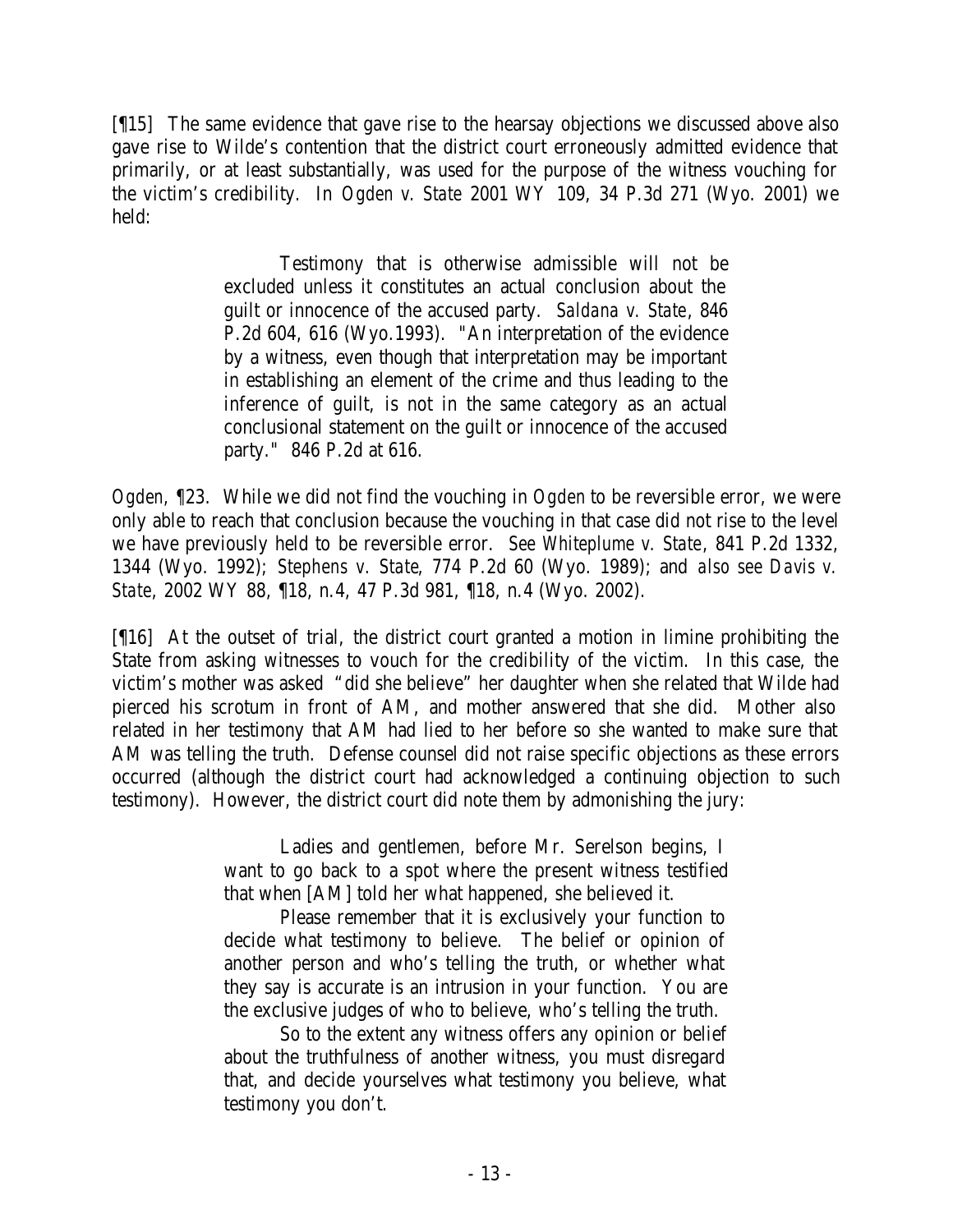[¶17] Pediatrician Shana Tubach, M.D., also interviewed AM. In her testimony she emphasized that AM knew why she was being examined and wanted to go through with the exam because "she wanted the man that had hurt her to be put away." She also related, over repeated objections, the details told to her by AM, and that AM did not report for over two months because "she'd been very scared since that time, that she tried to never leave the house unless she needed to; that if she walked in front of a window, that she would get down and hide so nobody could see her." The district court sustained an objection to the above quoted testimony. Dr. Tubach also emphasized that a determination of whether or not sexual abuse had actually occurred was important to her in determining whether or not counseling was needed, leaving a distinct impression that she credited AM's story.

[¶18] Lynn Huylar, a social worker at a child advocacy center, also interviewed AM and espoused an expertise in forensic examination of children who are alleged to have been sexually abused. In her testimony she emphasized that a part of her interview process is to determine if the child knows what telling the truth is and whether the child is suggestible. When Huylar was asked by the prosecutor if AM was able to provide a detailed account of the event at issue, Huylar answered that "kids who have been sexually abused will be able to provide those [details]." Defense counsel objected and the objection was sustained. Yet again, only two pages later in the transcript, the prosecutor elicited an answer from Huylar to the effect that she gave much weight to the details AM provided, because a child cannot make up that sort of detail. Defense counsel objected, and the objection was sustained. Nonetheless, the prosecutor continued to pursue that line of questioning:

> Q. Are you always assessing whether or not a child has a reason to be making something up?

> > A. Yes.

Q. And did you make an assessment in your interview of AM?

A. I did, and that assessment was she shared with me that – she said – she quoted that she wouldn't lie about this guy because she thought "he was pretty cool, and he helped my mom out, and he took us places."

Q. Whenever you're conducting a forensic interview, does part of the protocol require that you entertain the concept of an alternative hypothesis?

A. Yes, it is.

Q. And what kind of alternatives do you look for?

A. Oh, benign activities that would have been misinterpreted, a bathing activity, a normal kind of an activity that a child just misinterpreted.

Q. Did you make an assessment of that in this case?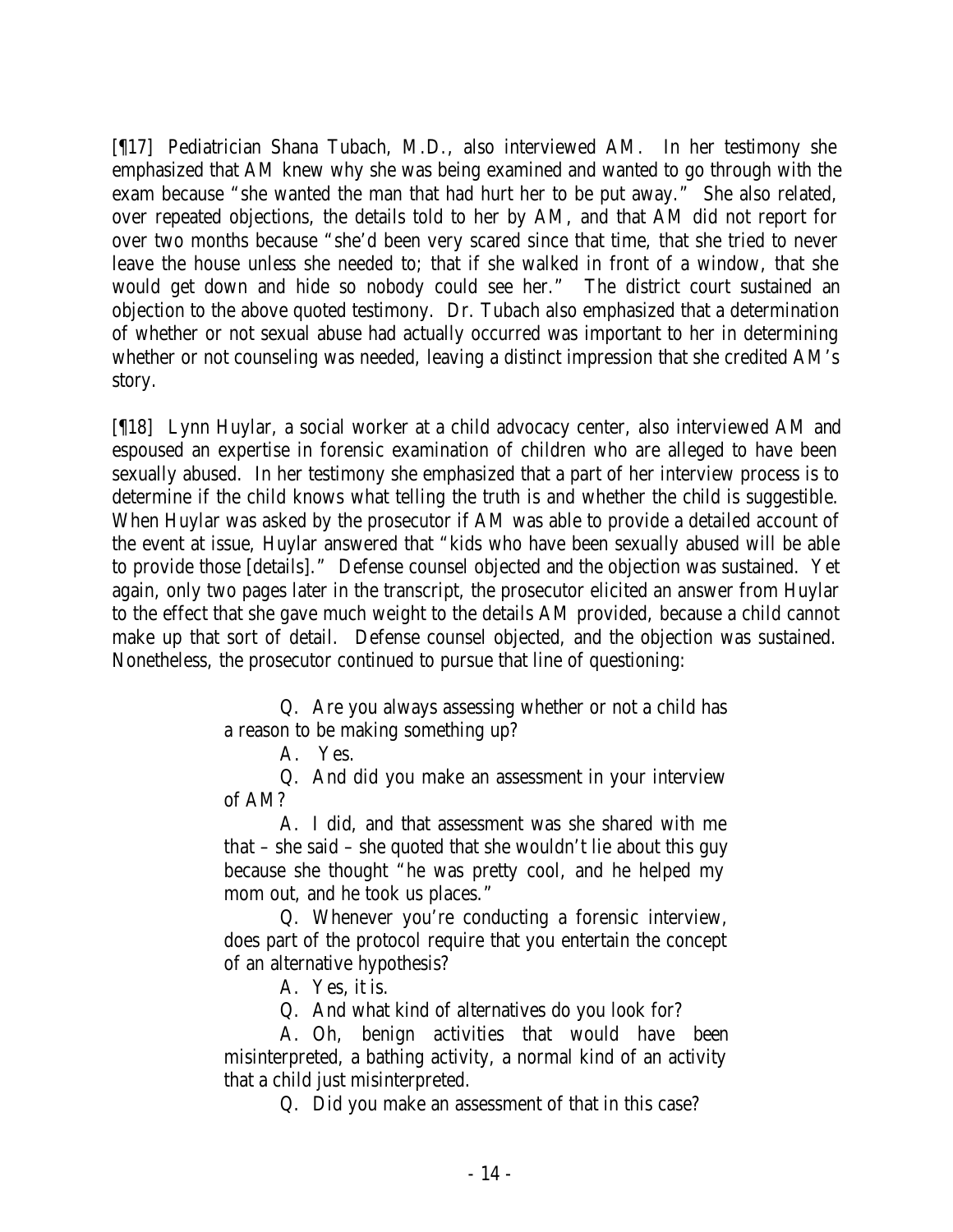A. I did, and I was unable to rule out any other alternative explanation that would have – MR. SERELSON: Objection. COURT: Sustained.

Huylar also testified that she did the same sort of assessment with AM's little sister, and it can fairly be presumed that the jury might well have concluded that Huyler also would have concluded that she, too, was telling the truth. Despite further admonitions from the trial court, the prosecutor repeated her efforts to have this witness vouch for the credibility of AM during her redirect examination of Huylar.

[¶19] Our assessment of the above-described testimony is that it does constitute reversible error, especially given the difficult credibility issues the jury had to assess in this case. The defense objected to virtually every erroneous question, and the district court did its level best to keep the prosecutor on track. However, despite several warnings, admonitions, and sustained objections, the prosecutor continued down the path of reversible error.

# **Admission of Prejudicial "Lifestyle" Evidence**

[¶20] Wilde claims that the district court erred in allowing the admission of prejudicial evidence that was used to portray Wilde as following a perverted lifestyle, and that such evidence was not relevant to any issue in this case. We agree that this evidence was admitted, in error, and we also reverse on this basis.

[¶21] It must be recognized that "lifestyle" evidence is nothing more than character evidence and its admission or exclusion is governed by W.R.E. 404, and it is that rule which circumscribes our analysis of the issue raised by Wilde in this regard:

## **Rule 404. Character evidence not admissible to prove conduct; exceptions; other crimes.**

(a) Character evidence generally. Evidence of a person's character or a trait of his character is not admissible for the purpose of proving that he acted in conformity therewith on a particular occasion, except:

(1) Character of Accused. Evidence of a pertinent trait of his character offered by an accused, or by the prosecution to rebut the same;

(2) Character of Victim. Evidence of a pertinent trait of character of the victim of the crime offered by an accused, or by the prosecution to rebut the same, or evidence of a character trait of peacefulness of the victim offered by the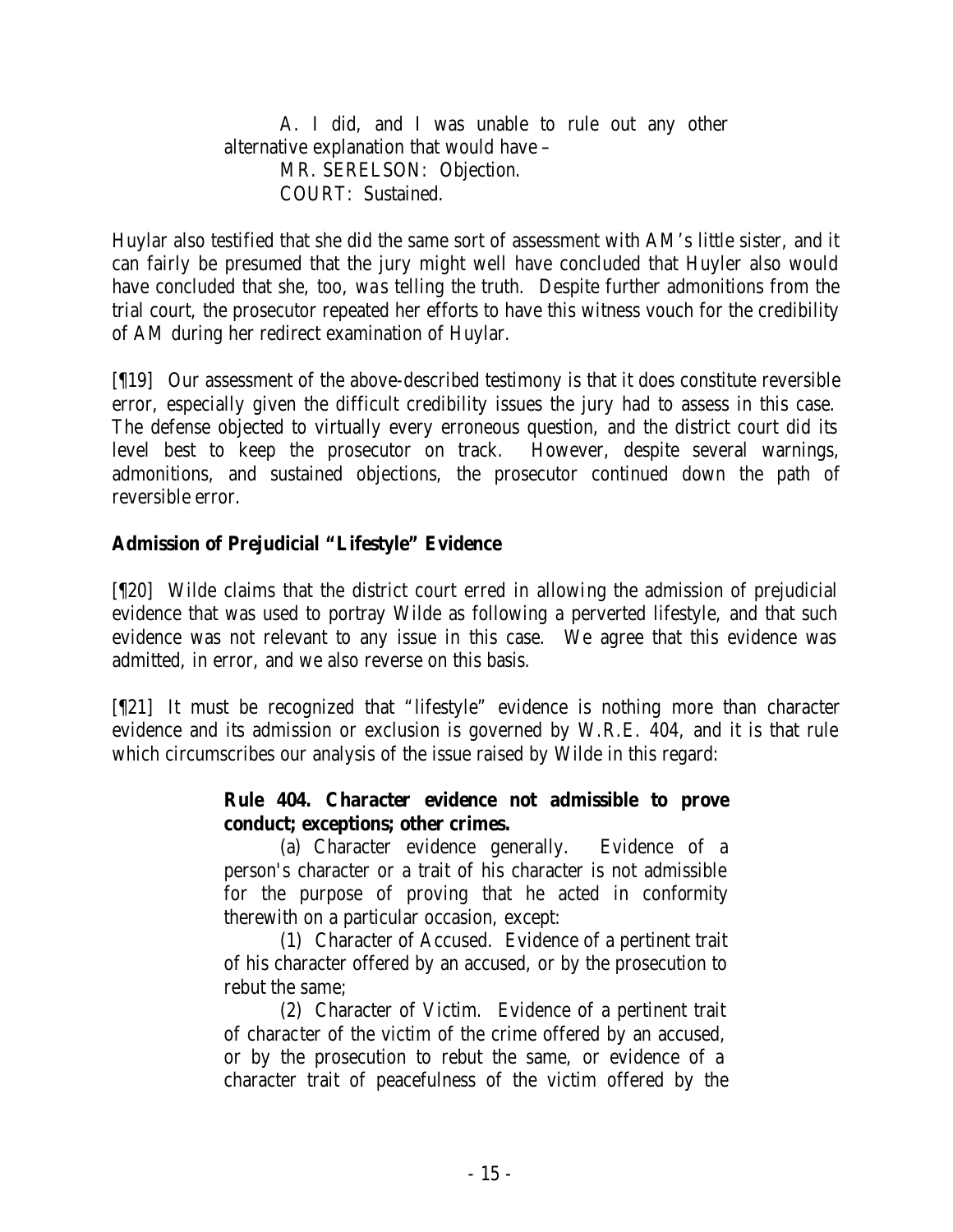prosecution in a homicide case to rebut evidence that the victim was the first aggressor;

(3) Character of Witness. Evidence of the character of a witness, as provided in Rules 607, 608, and 609.

(b) Other crimes, wrongs, or acts. Evidence of other crimes, wrongs, or acts is not admissible to prove the character of a person in order to show that he acted in conformity therewith. It may, however, be admissible for other purposes, such as proof of motive, opportunity, intent, preparation, plan, knowledge, identity, or absence of mistake or accident.

[¶22] "The prosecutor may not be the first party to introduce character evidence; that decision is entirely in the hands of the defendant." 3 Clifford S. Fishman, *Jones on Evidence Civil and Criminal*, § 16:10 (7<sup>th</sup> ed. 1998). Fishman continues, "Where evidence is relevant on a significant issue on a theory other than as evidence of defendant's character, on the other hand, admission depends upon its probative value on the noncharacter issue assessed against the risk of unfair prejudice regarding defendant's character." A jury cannot be allowed to convict a defendant for bad character or for any particular "disposition to commit a crime regardless of the strength of the evidence concerning the offense on trial." *State v. Bordis*, 905 S.W.2d 214, 232 (Tenn.Cr.App. 1995) (citing cases). Paraphrasing further from that case, Wilde's culpable intention under the circumstances at issue in this case should have been the focus of the trial, not the inflammatory exposé of the manner in which he had conducted his life.

[¶23] As a preface to further discussion of this issue, we also note that Wilde had no felony criminal record, and the State was prohibited from using any criminal record in its case-in-chief. In addition, the State had agreed that it would not use evidence concerning "sex toys and paraphernalia" that were seized in a search of Wilde's home. The district court reserved ruling on whether it would permit the introduction of evidence that Wilde had exposed himself to adult women for the purpose of exhibiting his tattoos and body piercings. The district court also reserved ruling on whether items of pornography would be admissible during the trial.

[¶24] Specifically, Wilde asserts that his right to a fair trial was prejudiced by the introduction of a considerable volume of such character or "lifestyle" evidence. The evidence in this case included several photographs of Wilde's groin, penis, scrotum, and anus. The photographs reveal that he has many piercings to those areas of his anatomy, as well as many tattoos. We question whether even one such photograph was probative in this case (and certainly whether its probative value was outweighed by its prejudicial effect), but certainly more than one was too many. Wilde did not deny that he had such piercings and tattoos and there was no issue about his identity as the alleged perpetrator of the crime at issue. In defiance of the motion in limine and other rulings by the district court, as well as objections by defense counsel (some of which were overruled), the State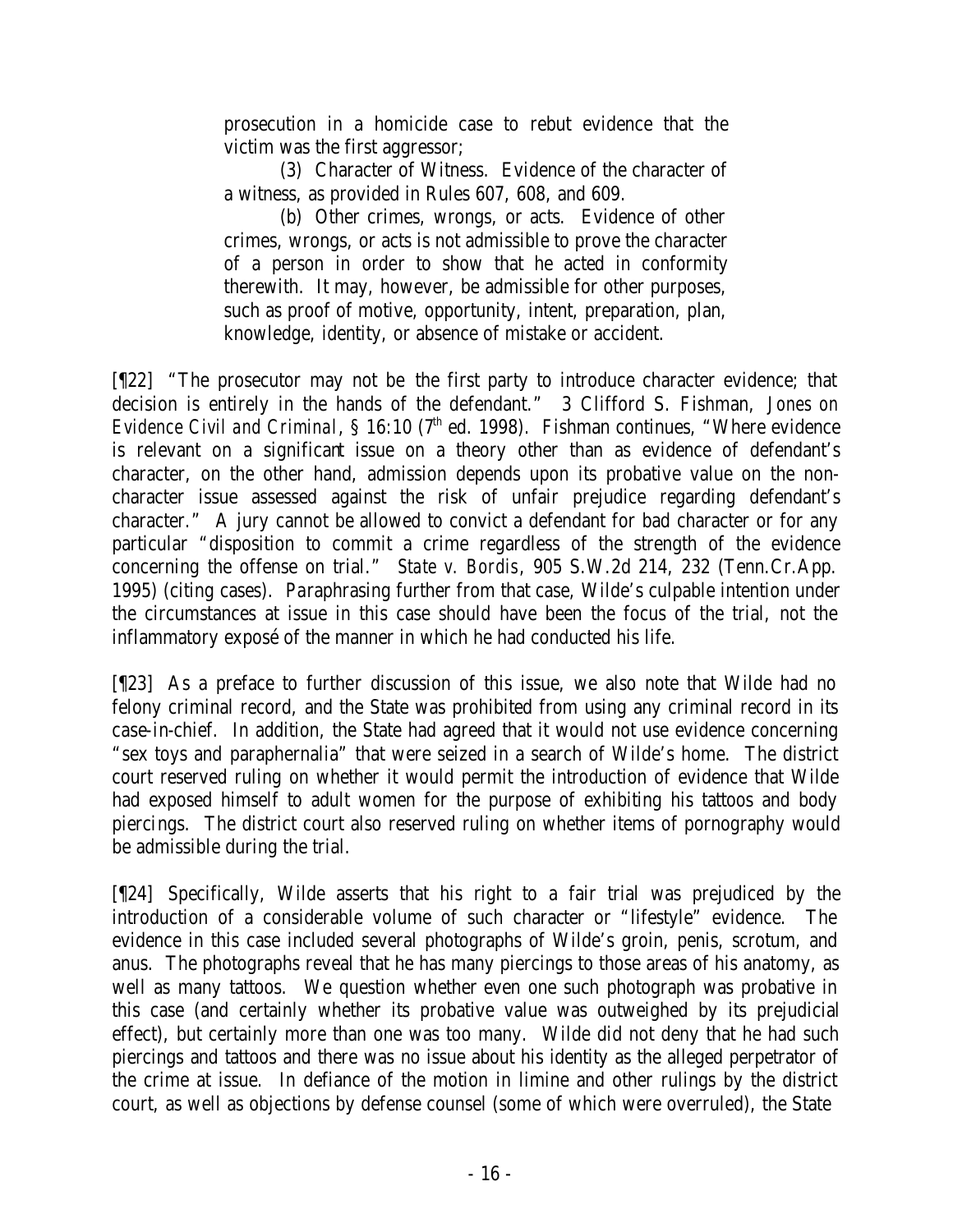elicited testimony from various witnesses so as to reveal to the jury that the State found Wilde to be in possession of sexual cartoons, sexually explicit photographs, photographs of pierced female genitalia, a wooden paddle, some motorcycle goggles, a set of fur-lined handcuffs, two containers containing Kama Sutra Oil of Love, some vanilla cream, some raspberry kiss cream, a black leather whipping strap, black nylon eye cover mask, pornographic material, men's and women's underwear, and sex toys. The district court also permitted one adult female witness to testify, in vivid detail, that Wilde had exposed himself to her in the process of showing his tattoos and body piercings.

[¶25] We conclude that this sort of inadmissible, and/or irrelevant, and/or excessively prejudicial "lifestyle"/character evidence so permeated the trial as to be reversible error.

# **Other Issues**

[¶26] Because we reverse on the grounds more fully set out above, we devote only passing attention to the other issues raised by Wilde. Wilde also contends that the prosecutor violated the trial court's liminal order during trial, in closing argument, and at sentencing, and those acts constitute prosecutorial misconduct. We have already concluded that the prosecutor committed errors that require reversal, and we will not replow that ground. Wilde contends that the prosecutor exhorted the jury to find Wilde guilty "for [AM]." While exhortations for a jury to do its duty, which suggest that the only proper way for the jury to do its duty is to find the defendant guilty, are improper, we do not view this isolated instance as an independent ground for reversal, although such exhortations are certainly discouraged. In addition, Wilde calls to our attention that at sentencing the prosecutor announced that she had "two crates" of "child pornography" in her office and that the pornographic material proved Wilde was "an opportunistic pedophile." The defense countered that it had examined all of the evidence the prosecution claimed that it had in the "two crates" and that none of it was child pornography. Moreover, Wilde claims there was no evidence presented to the trial court to establish that he was "an opportunistic pedophile."

[¶27] For purposes of advancing ethical practices by prosecutors, we will simply add here that it is misconduct to deliberately ignore a trial court's liminal orders, to deliberately ignore a trial court's admonitions and the sustaining of defense objections, to argue evidence that has not been admitted in the proceedings whether that is done at trial or at sentencing, and to attempt to convict a defendant, whether patently guilty or not, using techniques that pander to the potential biases or prejudices of jurors. *See, e.g.*, ABA Standards for Criminal Justice: Prosecution Function and Defense Function (3<sup>rd</sup> ed. 1993) at §§ 3-5.6 (prohibiting knowing use of inadmissible evidence or asking legally objectionable questions, or making impermissible comments), 3-5.7 (improper interrogation of witnesses prohibited), 3-5.8 (no intentional misstatement of evidence in argument to jury), and 3-5.9 (no intentional use of facts outside record).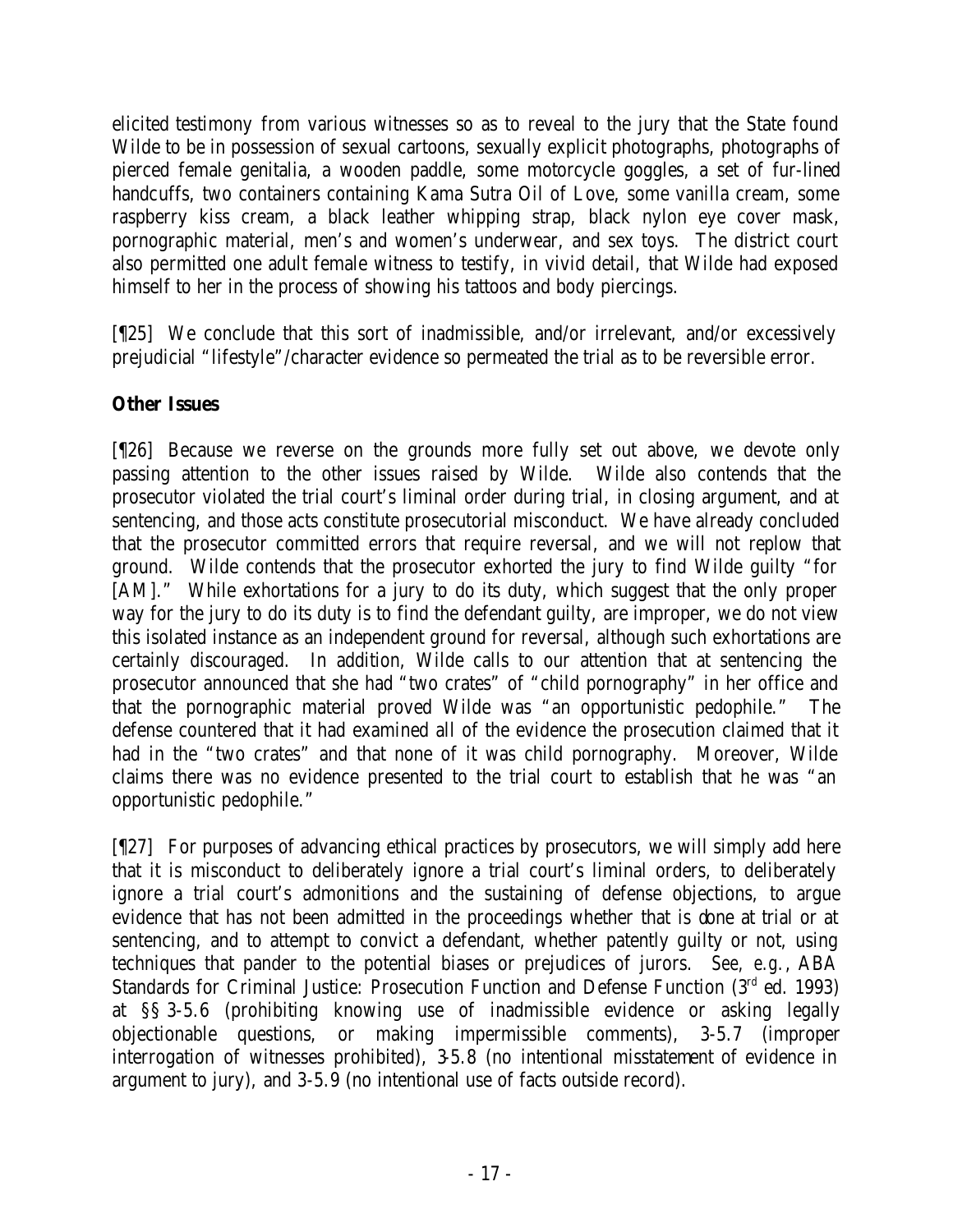[¶28] Finally, Wilde contends that the district court erred by commenting in front of the jury that the victim's appearance on the witness stand was an "ordeal" that he wanted completed on the one day she appeared at trial. No objection was made at the time, and the comment was fleeting. We find no reversible error here.

## **Plain Error, Harmless Error, Nonprejudicial Error, and Cumulative Error**

[¶29] Whenever a case involving the alleged commission of a very serious crime comes before this Court, we attempt to be vigilant in balancing the roles of trial judge, jury, prosecutor, and defense counsel, with that played by this Court in the appellate process. In this case, virtually none of the errors committed by the prosecution called into play the plain error doctrine. Not only did the trial court grant defense counsel's motion in limine with respect to many of the issues that appear in this case, but also timely and repeated objections were made by defense counsel and were often sustained by the district court. Nonetheless, the prosecution persisted in crossing the line into the territory of reversible error.

[¶30] With respect to harmless error, we note that application of that rule requires us to be able to conclude that the error did not affect a substantial right of the accused, that it was not prejudicial to the defendant, and that there is not a reasonable possibility that the verdict might have been more favorable to the defendant had the error not occurred. *Wilks v. State*, 2002 WY 100, ¶¶18-21, 49 P.3d 975, ¶¶18-21 (Wyo. 2002). It was crucial in this case that there be no "meddling" with the jury's role in determining the truth. We can only conclude that the repetition of very prejudicial hearsay evidence, the vouching for the credibility of the victim, and the admission of evidence designed to inflame the jury against Wilde deprived him of a fair trial, and the errors simply cannot be viewed as harmless or nonprejudicial.

[¶31] We will make brief mention of the concept of cumulative error because it might have played a role in this case, were it not for the seriousness of the individual errors. In *Schmunk v. State*, 714 P.2d 724, 745 (Wyo. 1986), a plurality of this Court relied on an accumulation of errors that deprived the defendant of a fair trial as the basis for reversal of that defendant's conviction. It is not uncommon for an argument based on cumulative error to be made in this Court, but it is uncommon for us to apply it as the sole basis for reversal of a conviction in a criminal case. We need not cross that bridge today, but we view with a great deal of concern the number of criminal cases which come before this Court with multiple errors such as those we resolve here. We include this brief discussion of cumulative error to make clear that the doctrine is, indeed, an available tool to address prosecutorial excess.

# **CONCLUSION**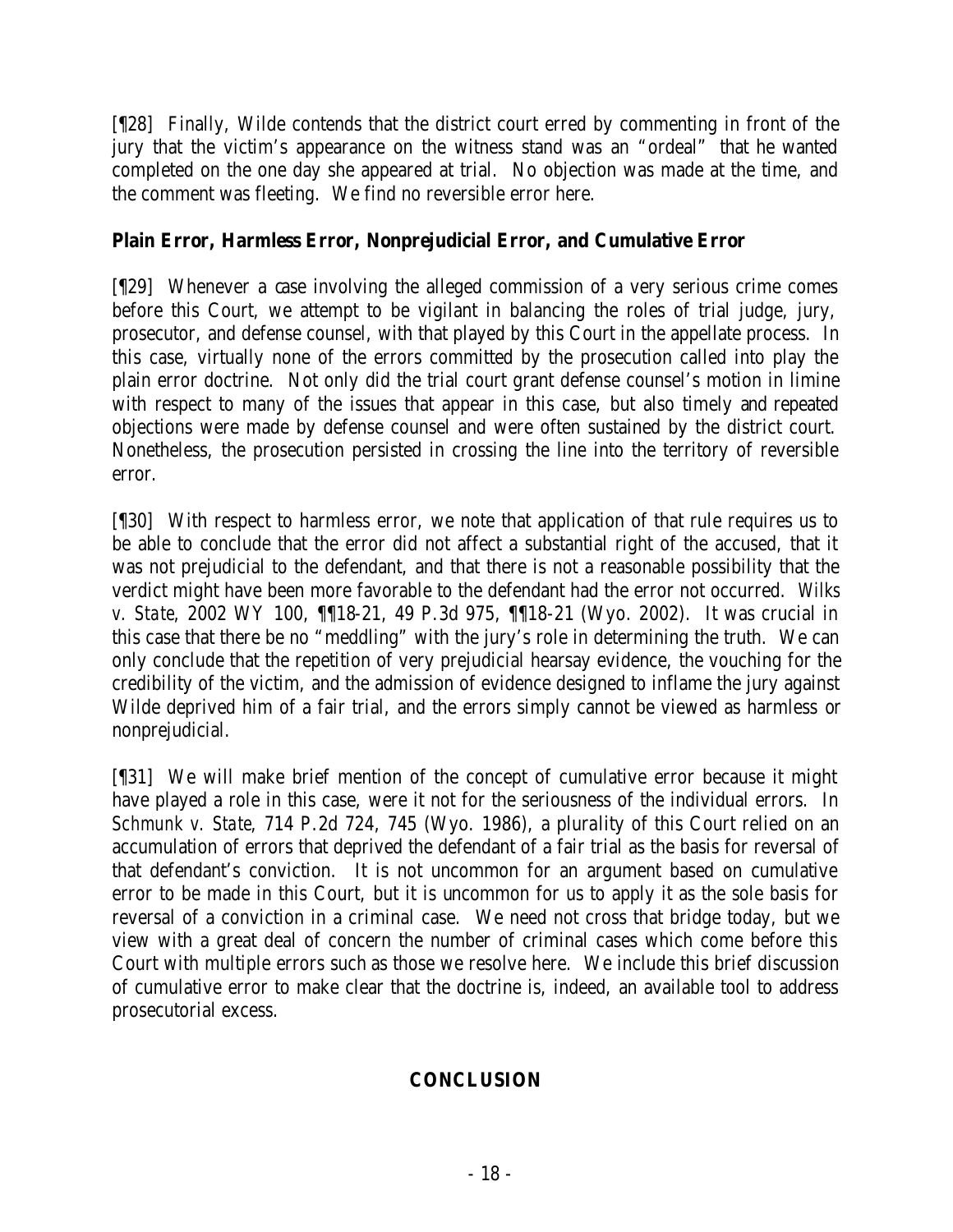[¶32] For the reasons set out above, the judgment and sentence of the district court are reversed, and the matter is remanded to the district court for new trial.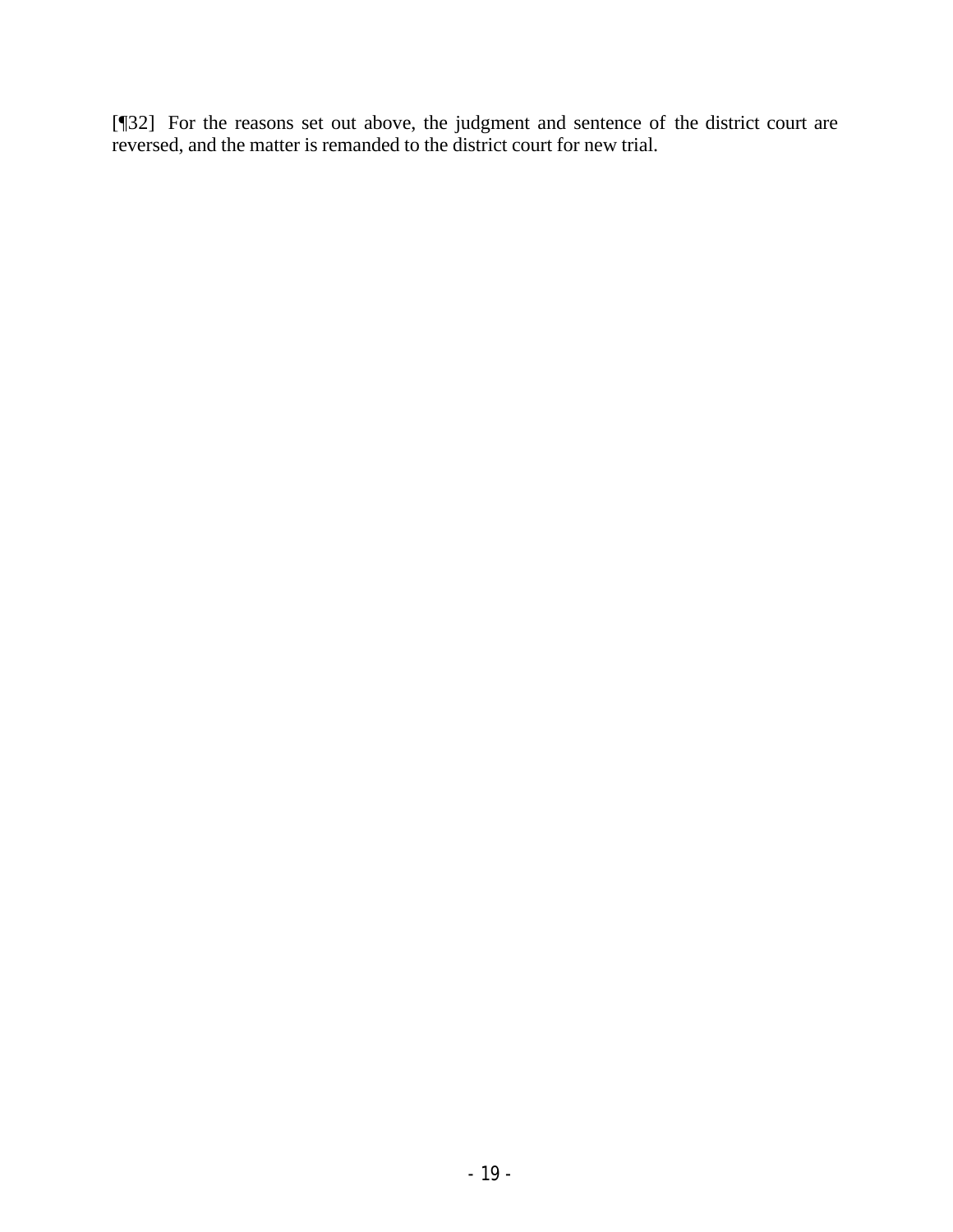## **GOLDEN, J.,** specially concurring.

[¶33] I agree that Wilde's conviction must be reversed; however, I depart with the majority on its resolution of the prior consistent statements issue. After reciting the *Stephens* rule that prior consistent statements are nonhearsay and admissible as either substantive evidence or for rehabilitative purposes, the majority decides that the trial court erred in admitting "hearsay testimony during the State's case-in-chief." The majority holds that the trial court abused its discretion by admitting hearsay testimony by the mother, sister, police officer, physician, nurse, and forensic interviewer that repeated the victim's allegedly fabricated story and holds that the abuse of discretion is reversible error because the repetition was highly prejudicial. A careful review of precedent shows that this Court has long held that, as a general rule, these kinds of statements are not hearsay, it is not an abuse of discretion to admit them when the defense has challenged the victim's credibility, and repetition is not reversible error.

[ $[$ [34] In a long line of cases, we have rejected the notion that W.R.E. 801(d)(1)(B) requires that the motive to fabricate must come after the hearsay statements in order for those statements to be admissible as prior consistent statements. *Cook v. State,* 7 P.3d 53, 58 (Wyo. 2000); *Dike v. State,* 990 P.2d 1012, 1024 (Wyo. 1999); *Frenzel v. State,* 849 P.2d 741, 751 (Wyo. 1993); *Montoya v. State,* 822 P.2d 363, 367 (Wyo. 1991); *Stephens v. State,* 774 P.2d 60, 71 (Wyo. 1989); *Baum v. State,* 745 P.2d 877, 881 (Wyo. 1987); *Makinen v. State,* 737 P.2d 345, 349 (Wyo. 1987). Most recently, we rejected the reasoning followed by the United States Supreme Court's decision in *Tome v. United States,* 513 U.S. 150, 165, 115 S.Ct. 696, 130 L.Ed.2d 574 (1995)*,* which held that a temporal requirement did apply under the federal rule. *Cook,* 7 P.3d at 58; *Dike,* 990 P.2d at 1024. We have also established that the charge of fabrication can arise by defense's pretrial assertions about its defense theory. *Lancaster v. State,* 2002 WY 45, ¶18, 43 P.3d 80, ¶18 (Wyo. 2002); *Alicea v. State,* 13 P.3d 693, 698-99 (Wyo. 2000); *Humphrey v. State,* 962 P.2d 866, 872 (Wyo. 1998)*.* 

[¶35] This considerable history illustrates this Court's comfort with interpreting Rule  $801(d)(1)(B)$  as allowing consistent statements when credibility is at issue because of allegations of improper influence or recent fabrication. The precise rule was articulated in *Stephens* and was upheld as recently as our decision in *Dike* when eight witnesses repeated the victim's story as prior consistent statements and no limiting instruction was given to the jury. *Stephens,* 774 P.2d at 71-72; *Dike,* 990 P.2d at 1024. When this precedent is applied to the statements at issue in this case, I do not see how any conclusion can be drawn but that they, too, are postmotive prior consistent statements that are admissible nonhearsay statements.

[¶36] Nor do I see how the admission of these statements during the State's case-in-chief should now be significant in determining error occurred when previously we have paid little attention to that fact. In *Lancaster,* a videotape was admitted during the State's case-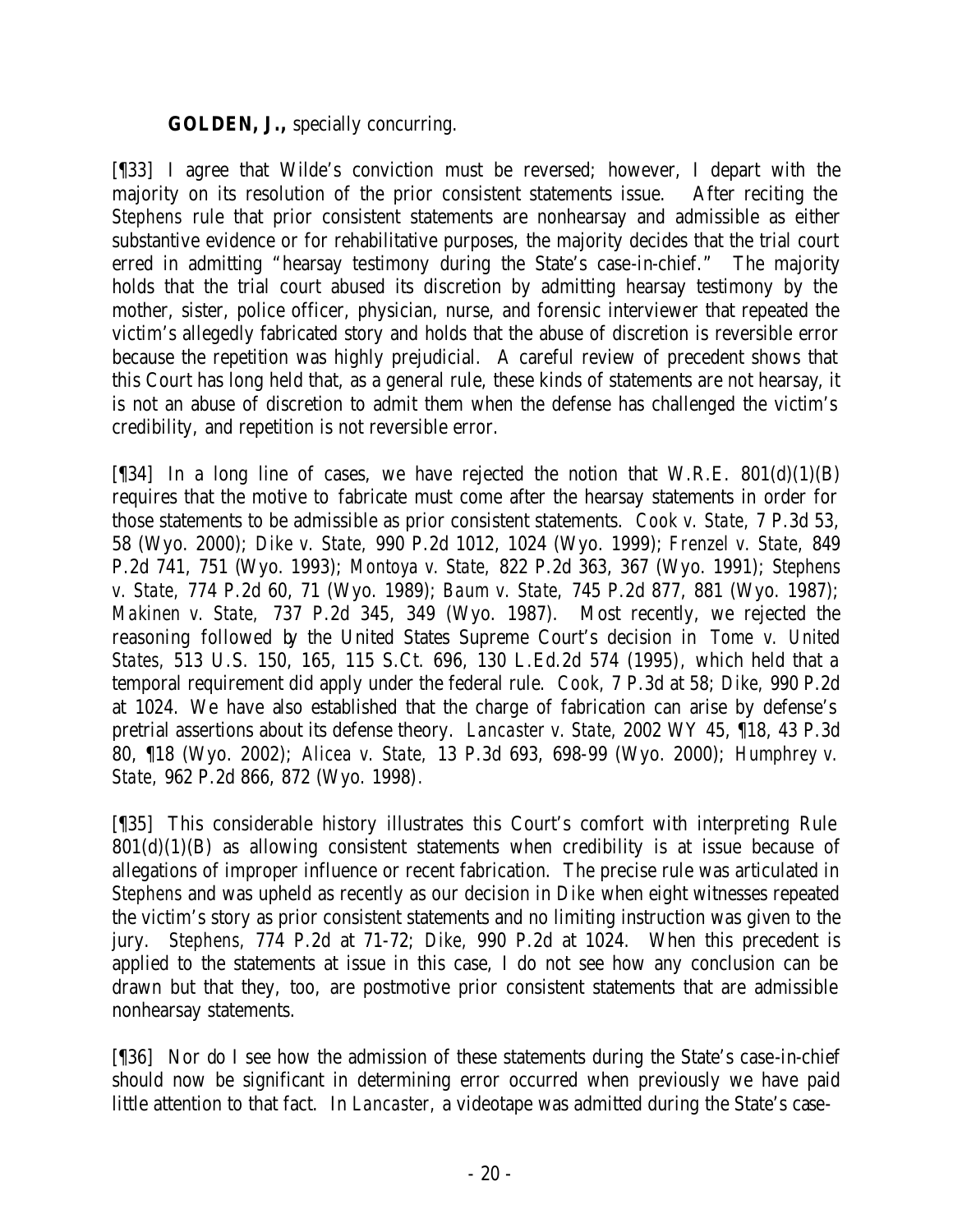in-chief, *Lancaster,* ¶10, and no discussion was given to that fact in this Court's opinion. *Alicea* denied that any error occurred when the State presented prior consistent statements in its case-in-chief although the defense went to great lengths to prevent any justification for such admission by waiving opening statements and cross-examination. 13 P.3d at 698. *Alicea* found no error upon determining that the defense's theory would focus upon an express charge of recent fabrication or improper influence or motive. *Id.* at 698-99. *Humphrey* did find that it was error for the State to present a prior consistent statement during its case-in-chief before fabrication was alleged but ruled that the error was de minimis and resulted in no prejudice. 962 P.2d at 872. The majority attempts to distinguish *Alicea* based on whether the statements were made before reporting to authorities. However, that distinction is irrelevant because any temporal concern relates only to whether the statement may be offered as substantive evidence or whether the defense, if it requested, would be entitled to an instruction limiting the evidence for the purpose of evaluating credibility.

[¶37] In this case, the defense claimed that a motive to fabricate arose well before trial when the mother attempted to extort a vehicle from Wilde. The statements here are therefore postmotive and consistent with the victim's testimony at trial. Accordingly, the statements were admissible as nonhearsay under Rule  $801(d)(1)(B)$  as rebuttal evidence. *Humphrey,* 962 P.2d at 872. Although the statements were admitted without limitation and then repeated by six witnesses, *Dike* has decided that occurrence is not reversible error. The majority has, however, decided that this occurrence is highly prejudicial and reversible error and the district court will be left to wonder what difference permits these two different results.

[¶38] We are all aware that the lack of a temporal requirement can lead to misuse, and we have all noted a pattern arising in child sexual assault cases where victims are interviewed by authority figures each of whom then repeat the victim's story at trial. This pattern raises two questions: whether interviews are arranged just to create "prior consistent statements" for presentation at trial, and, if so, whether these interviews constitute a misuse of the rule. Our precedent warns against this type of trial strategy, *Baum,* 745 P.2d at 882 (Cardine, J., dissenting), while at the same time recognizing that repetition is of so little probative value it may not be prejudicial. *Stephens,* 774 P.2d at 72. I am not adverse to addressing whether the misuse that our precedent has long warned us of has now come to pass and requires action on our part.

[¶39] If the majority has decided that admission of postmotive consistent statements made before the declarant's testimony produced a fundamentally unfair trial for Wilde, then the majority should articulate that basis for its decision. If, however, the majority has decided that these circumstances require that *stare decisis* should give way, then imposition of a temporal requirement must be discussed. Until that reasoning is presented, I must disagree with the majority's decision to depart from precedent without analysis.